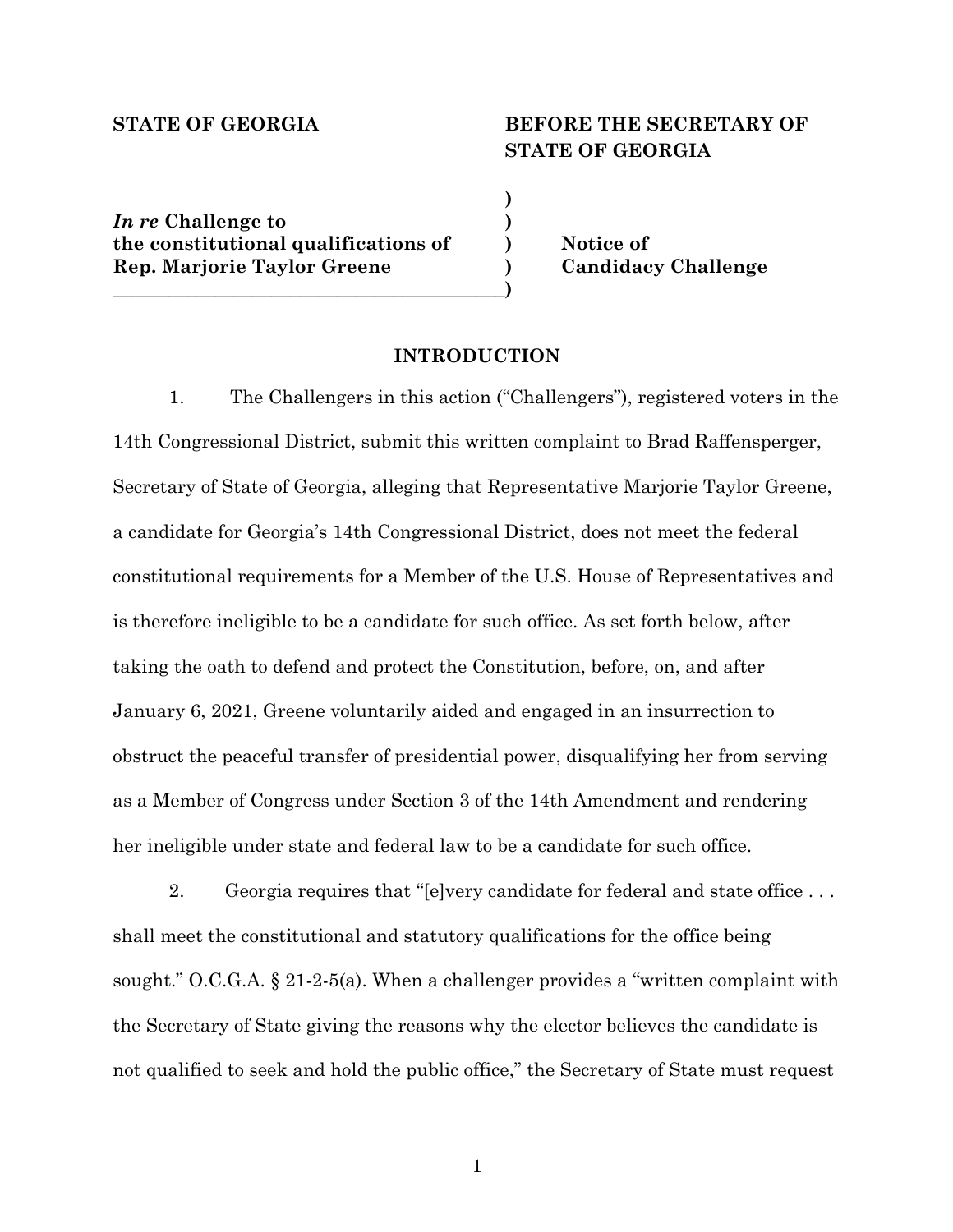a hearing before an Administrative Law Judge ("ALJ") of the Office of State Administrative Hearings ("OSAH") to determine whether the candidate is qualified for office. *Id.* § 21-2-5(b). In that hearing, the "entire burden is placed upon [the candidate] to affirmatively establish [their] eligibility for office." *Haynes v. Wells*, 273 Ga. 106, 108–09 (2000).

3. Under Section Three of the Fourteenth Amendment to the U.S. Constitution, known as the Disqualification Clause, "No Person shall be a . . . Representative in Congress . . . who, having previously taken an oath, as a member of Congress . . . to support the Constitution of the United States, shall have engaged in insurrection or rebellion against the same."

4. Persons who trigger this provision are disqualified from congressional office, just as those who fail to meet the age or citizenship requirements of Article I, section 2 of the Constitution are disqualified from congressional office. "The oath to support the Constitution is the test. The idea being that one who had taken an oath to support the Constitution and violated it, ought to be excluded from taking it again, until relieved by Congress." *Worthy v. Barrett*, 63 N.C. 199, 204 (1869). Consequently, such persons do not "meet the constitutional . . . qualifications for holding the office being sought." O.C.G.A. § 21-2-5(a).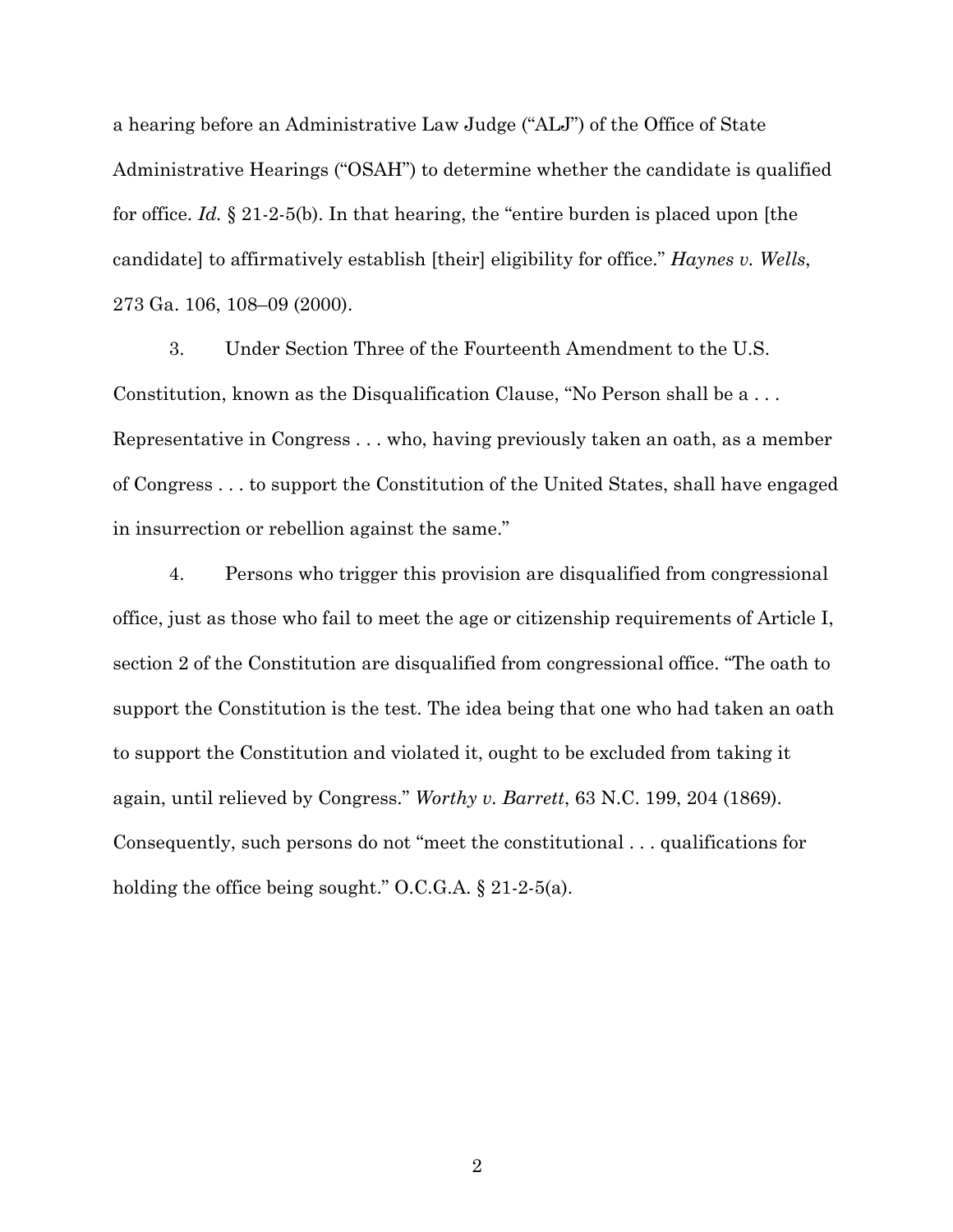5. After the Civil War, Georgia was readmitted to the Union on the condition that no one disqualified by Section Three would hold office.<sup>1</sup> In 1868, after thirty-three Black representatives were elected to the Georgia General Assembly, the Assembly refused to seat them and replaced them with white candidates, some of whom had served in the Confederacy. After President Grant asked Congress to take action to enforce "the third clause of the fourteenth amendment," Congress intervened, ultimately (with the eventual assistance of the U.S. Army) removing the ineligible lawmakers.2

6. An "insurrection" or "rebellion" under the Disqualification Clause includes actions against the United States with the intent to overthrow the government of the United States or obstruct an essential constitutional function. The events of January 6, 2021, amounted to an insurrection or a rebellion under Section Three: a violent, coordinated effort to storm the Capitol to prevent the Vice President of the United States and the United States Congress from fulfilling their constitutional roles by certifying President Biden's victory, and to illegally extend

<sup>1</sup> 40 Cong. Ch. 70, 15 Stat. 73 (1868) ("no person prohibited from holding office under the United States . . . by section three of the proposed amendment to the Constitution of the United States, known as article fourteen, shall be deemed eligible to any office in [any] of said States, unless relieved from disability as provided by said amendment").

<sup>2</sup> Gerard Magliocca, *Amnesty and Section Three of the Fourteenth Amendment*, 36 Const. Comment. 87, 98–99 (2021).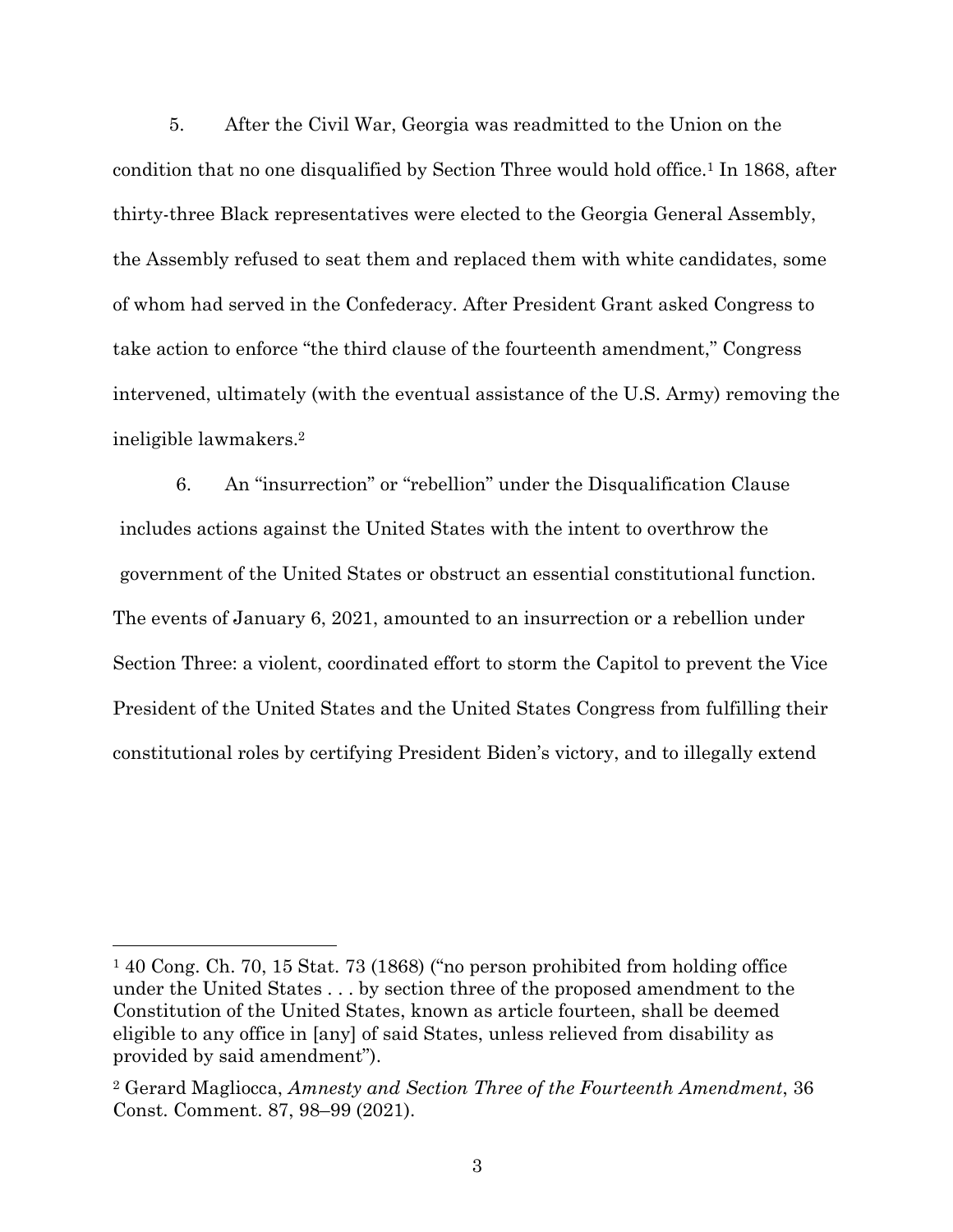then-President Trump's tenure in office, including by illegally introducing illegitimate electors as "alternate slates" for Congress to vote on.3

7. Under Section Three, to "engage" merely requires "a voluntary effort to assist the Insurrection . . . and to bring it to a successful [from insurrectionists' perspective] termination")*. United States v. Powell*, 65 N.C. 709 (C.C.D.N.C. 1871); *Worthy v. Barrett*, 63 N.C. 199, 203 (1869) (in leading national precedent, defining "engage" under Section Three to mean "[v]oluntarily aiding the rebellion, by personal service, or by contributions, other than charitable, of any thing that was useful or necessary").

8. Planning or helping plan an insurrection or rebellion satisfies that definition. So does planning a demonstration or march upon a government building that the planner knows is substantially likely to (and does) result in insurrection or rebellion, as it constitutes taking voluntary steps to contribute, "by personal service," a "thing that was useful or necessary" to the insurrection or rebellion. And knowing that insurrection or rebellion was likely makes that aid voluntary.

<sup>3</sup> The available evidence suggests that then-President Trump and those who facilitated his efforts were simultaneously engaged in multiple attempts to overturn the election results. *See* Rosalind S. Helderman, *All the ways Trump tried to overturn the election – and how it could happen again*, Wash. Post (Feb. 9, 2022) https://www.washingtonpost.com/politics/interactive/2022/election-overturn-plans/. By January 5, their plans included introducing the existing illegal slates of electors, having Pence declare the election in dispute, giving more time for state legislatures to elect new slates of electors, and/or having Pence simply declare Trump the winner. Crucially, they all hinged on Pence's cooperation. Once he signaled he would not voluntarily cooperate, some other mechanism of delay—such as a violent attack on the Capitol—became necessary.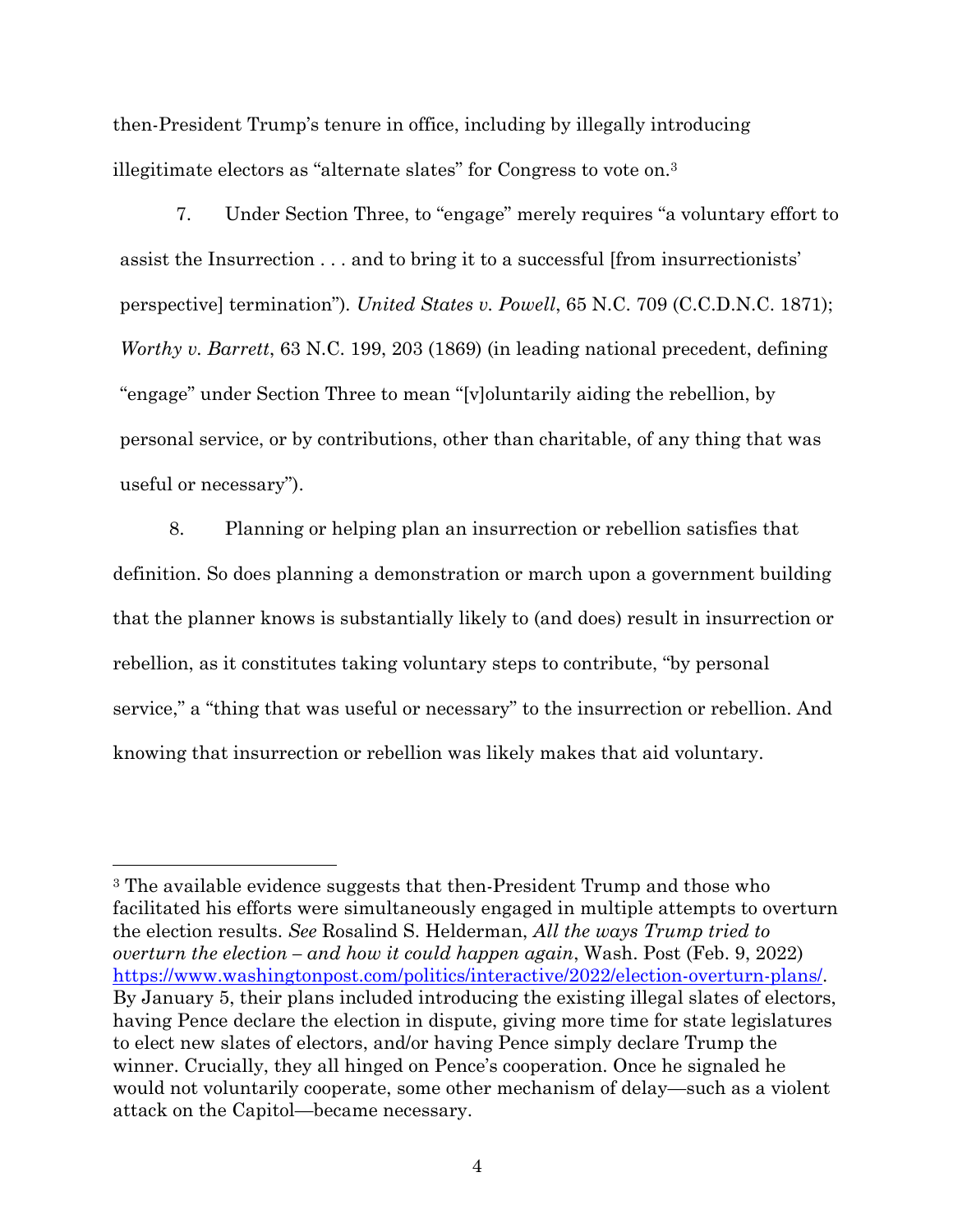9. As described below, the pre-attack demonstration at the Ellipse and related march on the U.S. Capitol, and their endorsement by prominent House Members (including Representative Greene), Senators, and the incumbent President, led directly, intentionally, and foreseeably to the insurrectionists' violent assault on the Capitol.4

10. The evidence shows that Representative Greene encouraged and was otherwise involved in efforts to intimidate Congress and the Vice President into rejecting valid electoral votes and subvert the essential constitutional function of an orderly and peaceful transition of power. She was involved in either planning the attack on January 6, or alternatively the planning of the pre-attack demonstration and/or march on the Capitol with knowledge that it was substantially likely to lead to the attack, and otherwise voluntarily aided the insurrection.

11. As set forth in more detail below, Representative Greene promoted the demonstration ahead of time, declaring that it was "our 1776 moment" on an interview the day before. Furthermore, the planners of the January 6 demonstration report that she met with them beforehand. The stated goal of the organizers was to pressure Vice President Pence into disregarding the electoral votes from several states and declaring Trump the winner of the 2020 election. The likelihood of violence during the implementation of this plan was plain to bystanders and probably more so to those intimately involved. Before the

<sup>4</sup> This candidacy challenge uses the term "insurrectionists" without prejudice as to whether the events of January 6 may also constitute a "rebellion" within the meaning of the Disqualification Clause.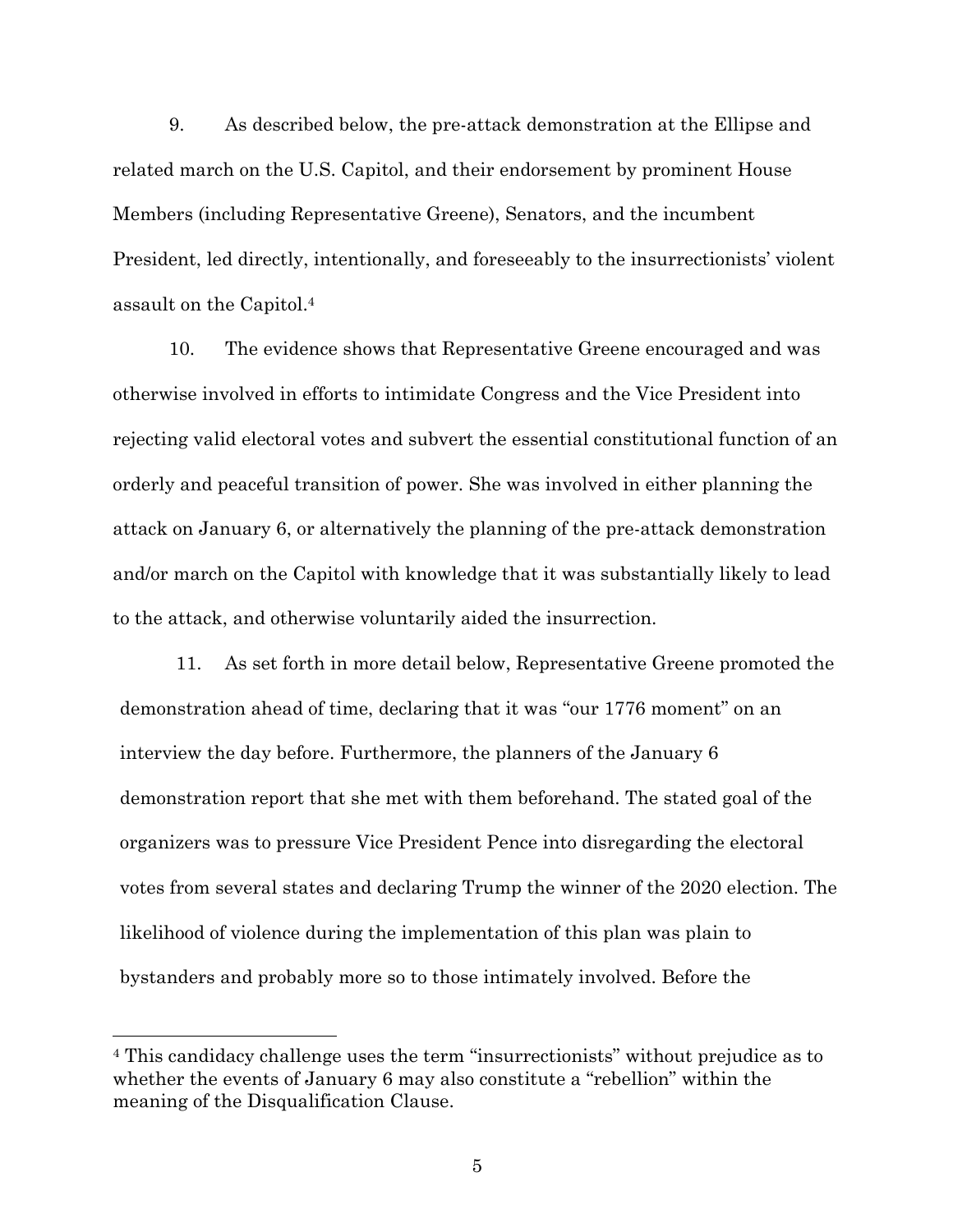demonstration, violent groups announced they were going to attend it. Plans for violence—and specifically occupying the Capitol to prevent the certification vote or violently influence its outcome—were so prevalent that one reporter has remarked that "[a]nyone with a Twitter account and an hour of time to kill could have warned about the potential for violence on Jan. 6—and many did."<sup>5</sup> Furthermore, the insurrection was in part motivated by a desire to prevent the certification in order to send false electoral slates to Congress—an effort Greene endorsed and promoted.

12. Representative Greene has a history, leading up to and continuing after her swearing-in as a Member of the U.S. House of Representatives, of advocating for political violence. She has also made supportive statements about the insurrectionists who stormed the Capitol, describing them as "patriots," while falsely claiming that the violence at the Capitol was perpetrated by "antifa" infiltrators or the FBI.

<sup>5</sup> Quinta Jurecic, *Why Didn't the FBI Review Social Media Posts Announcing Plans for the Capitol Riot?*, Lawfare (June 29, 2021), https://www.lawfareblog.com/whydidnt-fbi-review-social-media-posts-announcing-plans-capitol-riot; *see also* Brandy Zadrozny & Ben Collins, *Violent threats ripple through far-right internet forums ahead of protest*, NBC News (Jan. 5, 2021),

https://www.nbcnews.com/tech/internet/vio.lent-threats-ripple-through-far-rightinternet-forums-ahead-protest-n1252923; Craig Timberg & Drew Harwell, *Pro-Trump forums erupt with violent threats ahead of Wednesday's rally against the 2020 election*, Wash. Post. (Jan. 5, 2021),

https://www.washingtonpost.com/technology/2021/01/05/parler-telegram-violencedc-protests/; Martha Mendoza & Juliet Linderman, *Officers maced, trampled: Docs expose depth of Jan. 6 chaos*, AP News (Mar. 10, 2021), https://bit.ly/3F2Hi26.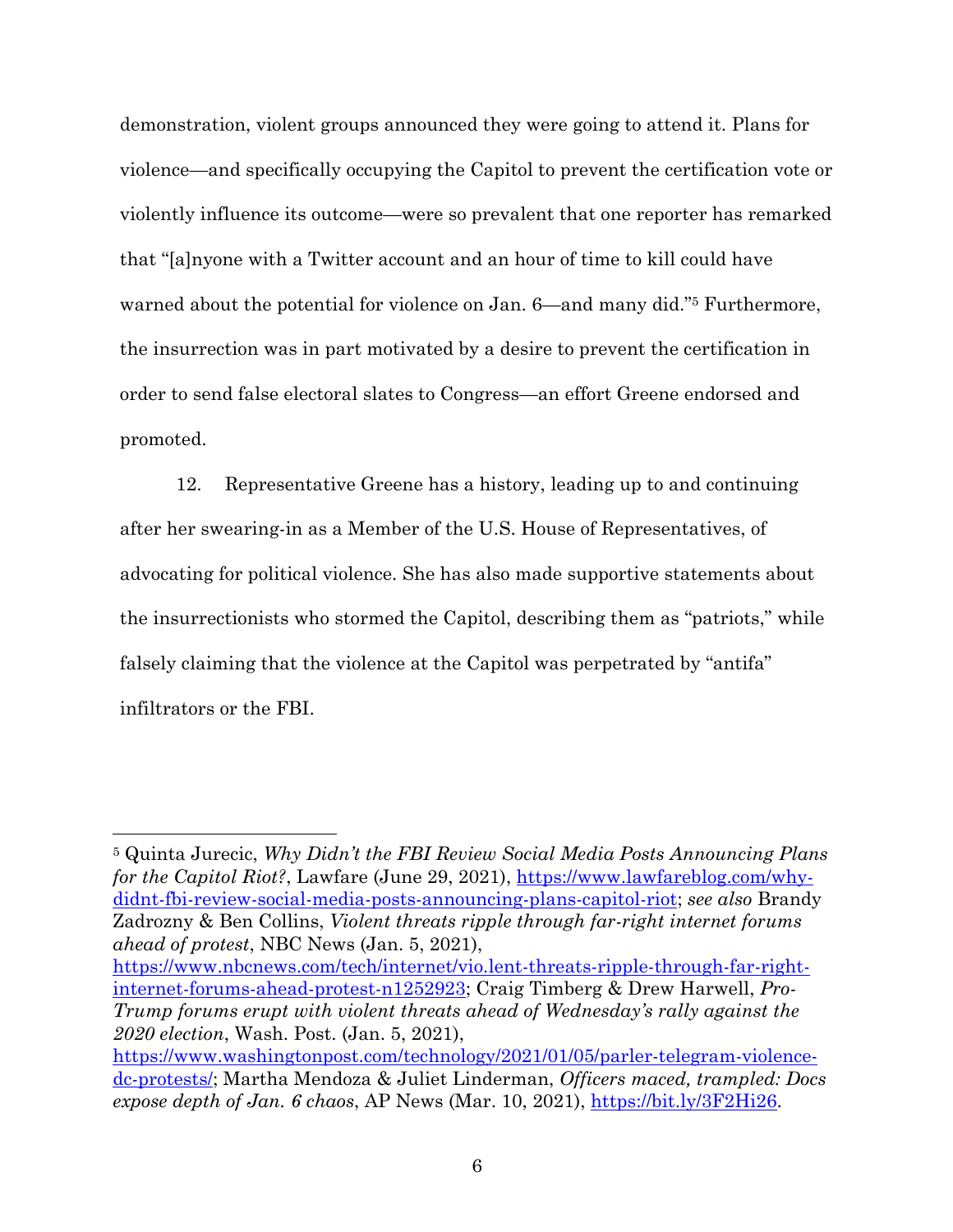13. Collectively, Greene's actions and the events of January 6 provide, at a minimum, a prima facie case that under the Disqualification Clause, she is constitutionally disqualified from congressional office and, as such, ineligible to run as a candidate under state and federal law.

## **STATUTORY BACKGROUND**

14. Under Georgia law, "any elector who is eligible to vote for a candidate may challenge the qualifications of the candidate by filing a written complaint with the Secretary of State giving the reasons why the elector believes the candidate is not qualified to seek and hold the public office for which he or she is offering." O.C.G.A. § 21-2-5(b). This includes the "constitutional . . . qualifications for holding the office being sought." *Id.* § 21-2-5(a); *see also id.* § 21-2-153(e)(7) (requiring candidates to file and affidavit that they are "eligible to hold such office."). Furthermore, Georgia has heard federal constitutional challenges to federal candidates in the past. *See, e.g.*, *Farrar v. Obama*, No.1215136-60-Malihi (Ga. Off. State Admin. Hearings Feb. 3, 2012). Once this written complaint is issued, the Secretary of State must notify the candidate and call a hearing before an ALJ. O.C.G.A. § 21-2-5(b). The Secretary has no discretion in calling such a hearing. *See, e.g.*, *Farrar*, No.1215136-60-Malihi, at \*2.

15. The Secretary has thirty days from the receipt of the challenge to call a hearing. O.C.G.A. § 50-13-41(a)(1).

16. The hearing before the ALJ mirrors a trial court hearing: notice is required and both parties have a right to "be represented by legal counsel and to respond and present evidence on all issues involved," to request subpoenas, and to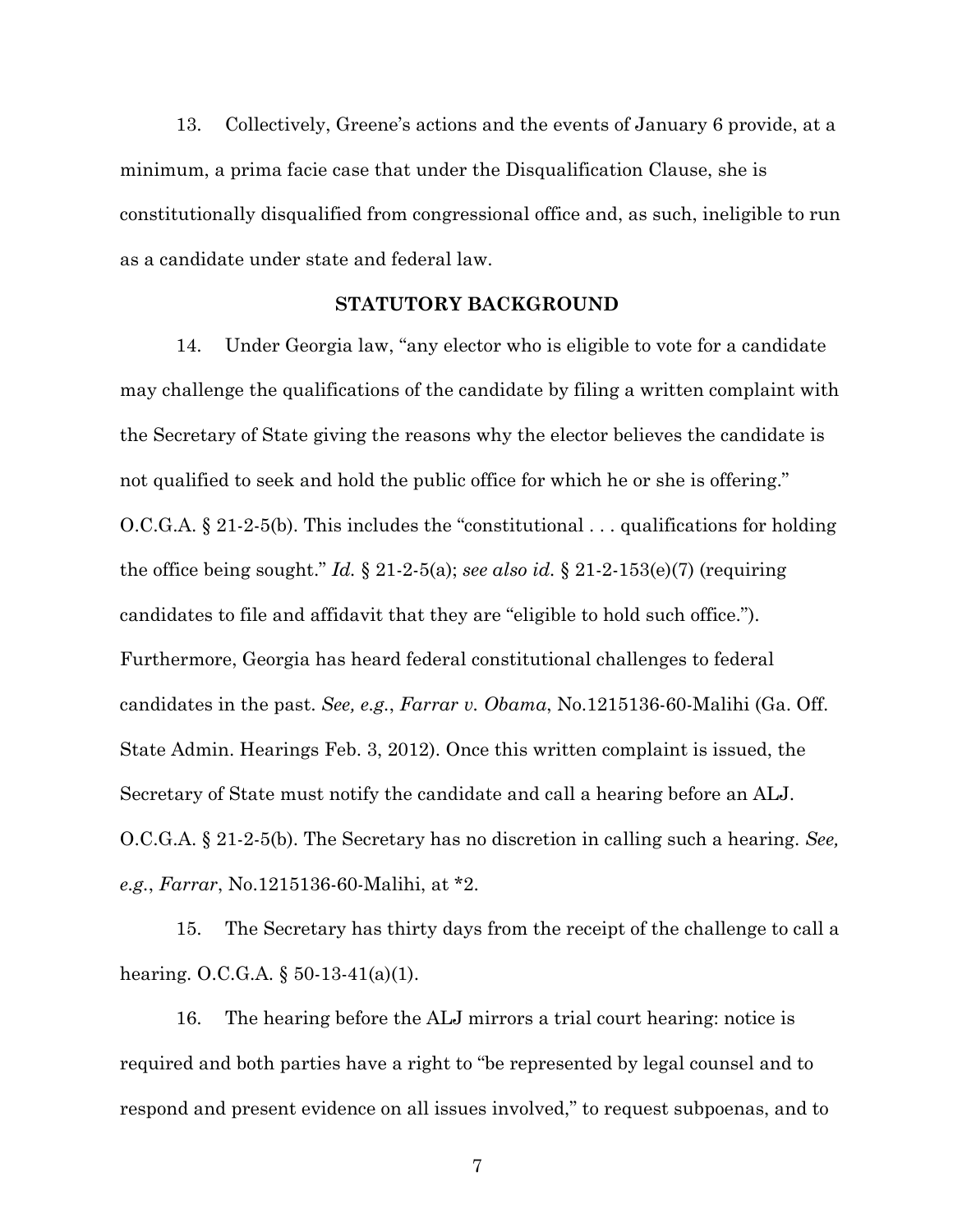take testimony by deposition. O.C.G.A. §§ 50-13-13(a)(1)-(7). The ALJ has similar powers to a trial court judge, including the power to find parties in contempt for not adhering to court orders. *Id.* §§ 50-13-41(a)(2)–(4), (b).

17. At the ALJ hearing, the "entire burden is placed upon [the candidate] to affirmatively establish [their] eligibility for office." *Haynes*, 273 Ga. at 109. One of the qualifications for membership in the House is that candidates have not, after taking an oath to support the constitution, "engaged in insurrection or rebellion." U.S. Const. amend. XIV, § 3. The burden of proof in a candidate challenge is by preponderance of the evidence. *See, e.g.*, *Harvey v. Austin*, No. 1638942-11-Miller, at \*7-8 (Ga. Off. State Admin. Hearings Apr. 16, 2020).6

18. The ALJ will have thirty days after the close of the record to issue a decision on both findings of fact and conclusions of law. O.C.G.A. § 50-13-41(c). The Secretary then has thirty days to make a final decision "determin[ing] if the candidate is qualified to seek and hold the public office for which such candidate is offering." *Id.* § 21-2-5(c). The Secretary must give "due regard" to the ALJ's decision. *Id.*  $\S 50-13-41(d)(2)$ . If he fails to take an action, the ALJ's decision will be implemented by default. *Id.* § 50-13-41(d)(3).

19. If the Secretary determines that the candidate is not qualified, he "shall withhold the name of the candidate from the ballot or strike such candidate's name from the ballot if the ballots have been printed. If there is insufficient time to

<sup>6</sup> http://administrativelawreport.com/wp-content/uploads/gravity\_forms/7- 4290b068ac7052f5d7bce1ca986eb4ee/2016/05/Austin-1638942-ELE.pdf.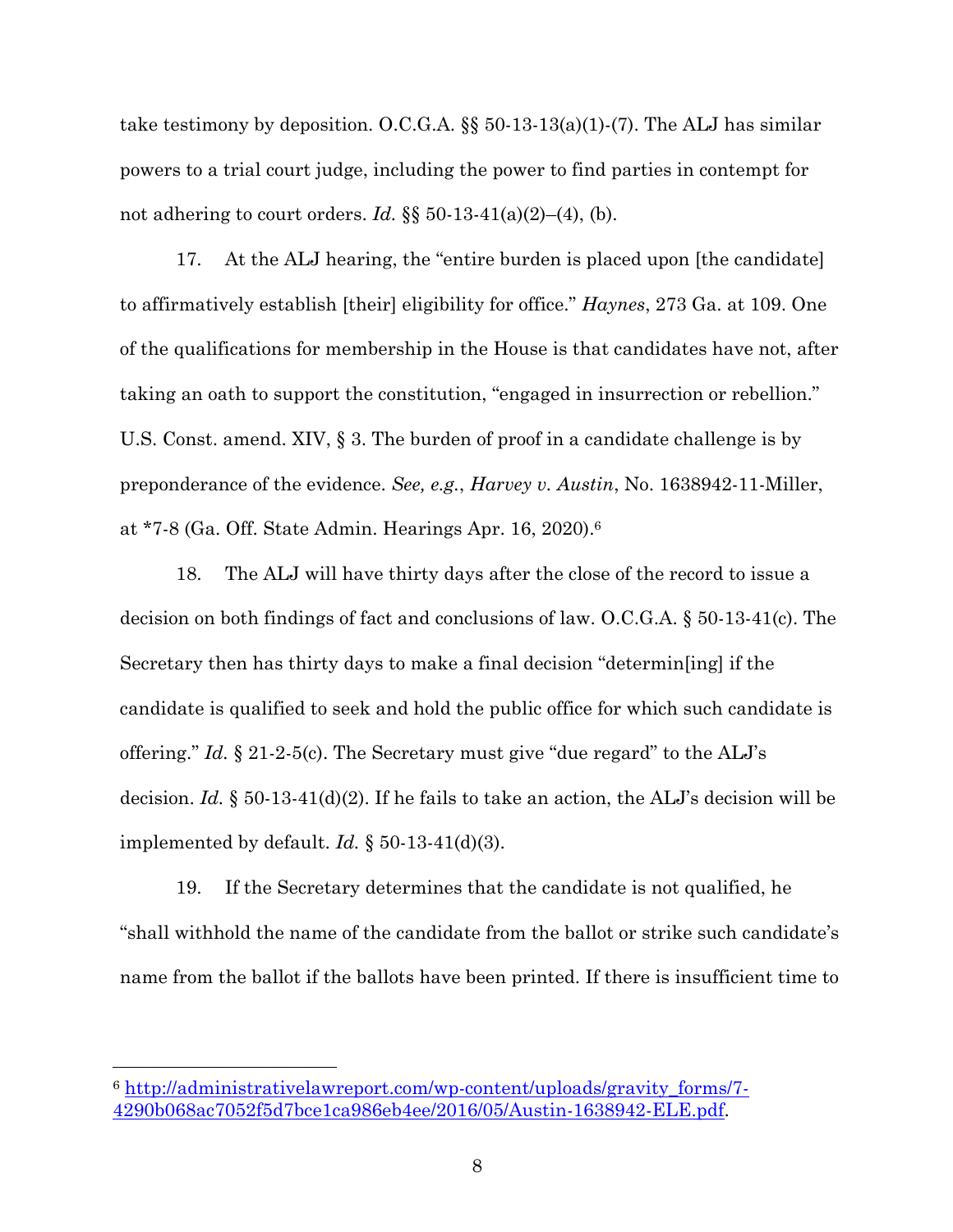strike the candidate's name or reprint the ballots, a prominent notice shall be placed at each affected polling place advising voters of the disqualification of the candidate and all votes cast for such candidate shall be void and shall not be counted." *Id.* § 21-2-5(c).

20. The Secretary's decision can be appealed to the Superior Court of Fulton County "within ten days" of the issuance of the decision. O.C.G.A. § 21-2- 5(e). The decision of the Superior Court is appealable directly to the Georgia Supreme Court, which has exclusive appellate jurisdiction over candidate challenges. *Burgess v. Liberty Cty. Bd. of Elections*, 291 Ga. 802, 803 (2012) (citing *Cook v. Bd. of Registrars of Randolph Cty.*, 291 Ga. 67, 70–71 (2012)) (candidate challenges are "election contests"); Ga. Const. art. VI, § 6, ¶ II (the Georgia Supreme Court has exclusive jurisdiction over "election contest[s]").

### **FACTUAL BACKGROUND**

21. Public reports and publicly available evidence support the following.

22. Representative Greene has a long history of advocating for violence against her political opponents and endorsing wildly false claims against them.7 Many remarks mirror and anticipate the particular violence that would occur on January 6. For instance, in response to a call in 2018 to hang former President Obama and Secretary of State Clinton, Greene responded "Stage is being set. Players are being put in place. We must be patient. This must be done perfectly or

<sup>7</sup> Brian Slodysko, *A look at Rep. Marjorie Taylor Greene's past incendiary statements and social media posts*, Chicago Tribune (Feb. 4, 2021), https://www.chicagotribune.com/nation-world/ct-aud-nw-marjorie-taylor-greenesocial-media-statements-20210204-cihvw64f5vdodm7ni72svunnui-story.html.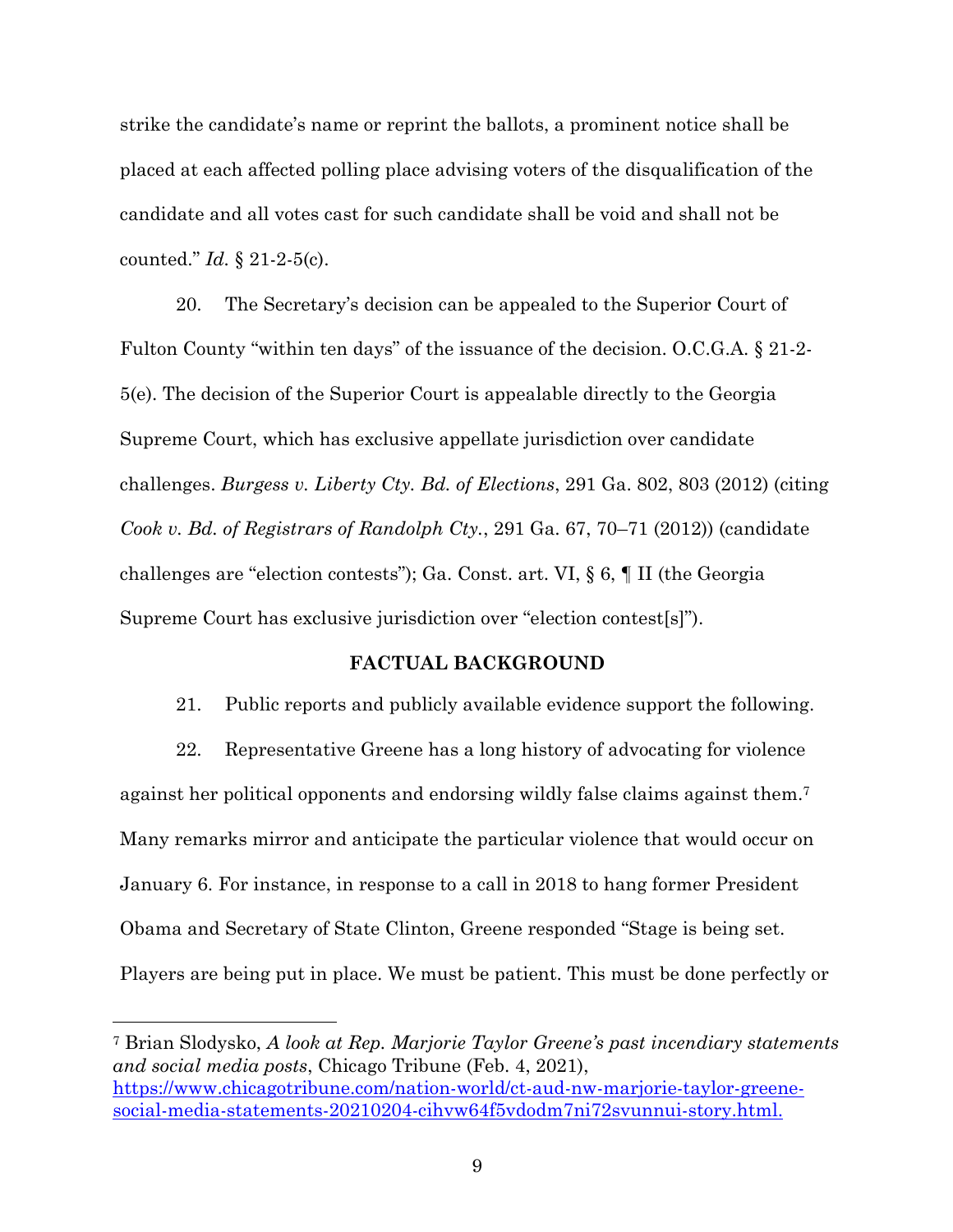liberal judges would let them off."8 On January 7, 2019, she advocated for exactly what would happen two years later: "If we have a sea of people shut down the streets . . . flood the Capitol building, flood all of the government buildings, go inside these are public buildings we own them."9 In January 2019 she argued that Speaker Pelosi

took an oath to protect American citizens and uphold our laws. And she gives aid and comfort to our enemies who illegally invade our land. That's what treason is. And by our law representatives and senators can be kicked out and no longer serve in our government. And it's, uh, it's a crime punishable by death is what treason is. Nancy Pelosi is guilty of treason.10

And in February 2019, from inside Pelosi's office, Greene posted a live

broadcast arguing that Pelosi will "suffer death or she'll be in prison" and suggested

Representative Waters was "just as guilty of treason as Nancy Pelosi."11

23. On October 27, 2020, while running for Congress, Greene posted a

video arguing that "[i]f this generation doesn't stand up and defend freedom, it's

<sup>8</sup> Em Steck & Andrew Kaczynksi, *Marjorie Taylor Greene indicated support for executing prominent Democrats in 2018 and 2019 before running for Congress*, CNN (Jan. 26, 2021), https://www.cnn.com/2021/01/26/politics/marjorie-taylor-greenedemocrats-violence/index.html.

<sup>9</sup> Roger Sollenberger, *In 2019, Marjorie Taylor Greene told protesters to "flood the Capitol," feel free to use violence*, Salon (Feb. 2, 2021),

https://www.salon.com/2021/02/02/in-2019-marjorie-taylor-greene-told-protesters-toflood-the-capitol-feel-free-to-use-violence/.

<sup>10</sup> Em Steck & Andrew Kaczynksi, *Marjorie Taylor Greene indicated support for executing prominent Democrats in 2018 and 2019 before running for Congress*, CNN (Jan. 26, 2021) https://www.cnn.com/2021/01/26/politics/marjorie-taylor-greenedemocrats-violence/index.html.

<sup>11</sup> Em Steck & Andrew Kaczynksi, *Marjorie Taylor Greene indicated support for executing prominent Democrats in 2018 and 2019 before running for Congress*, CNN (Jan. 26, 2021) https://www.cnn.com/2021/01/26/politics/marjorie-taylor-greenedemocrats-violence/index.html.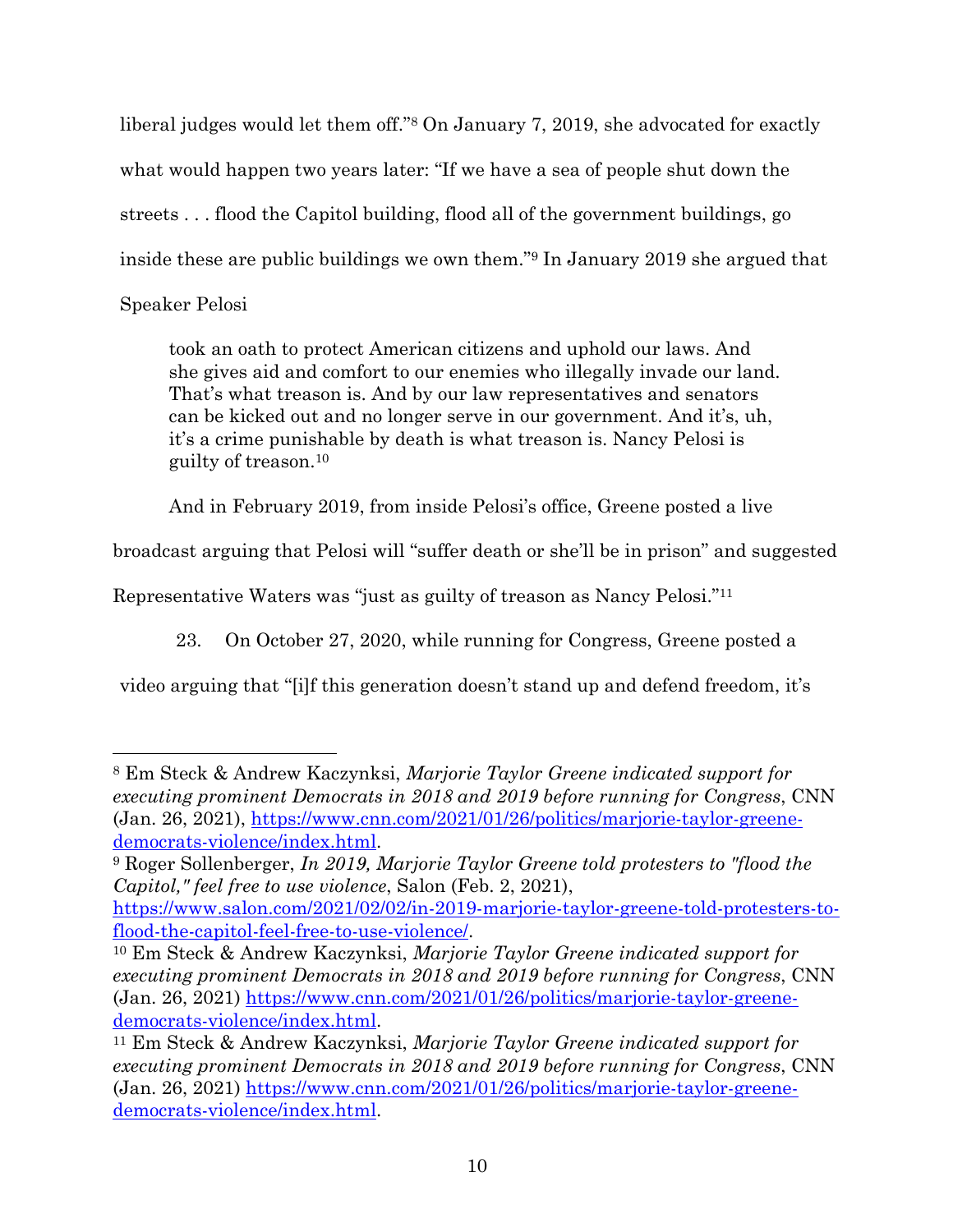gone. And once it's gone, freedom doesn't come back by itself. The only way you get your freedoms back is it's earned with the price of blood."12

24. After the 2020 election, Greene posted on social media almost every day between November 4, 2020, and January 6, 2021, falsely insisting that Trump had won the election, warning of dire consequences if he was not installed, and/or urging people to "fight" for Trump.13

25. These statements were made in support of a larger movement, often using the slogan "Stop the Steal," that advances and promotes the false claim that Donald Trump won the 2020 election. Beginning in November 2020, various persons associated with the movement attempted to block the certification of President-elect Biden's victory with dozens of lawsuits. None succeeded, and all were found to be baseless.14

26. After litigation failed, some within this larger movement accepted that they had exhausted their legal options for challenging the results of the presidential election.15

<sup>12</sup> Representative Zoe Lofgren, *Georgia Social Media Review* 22 (2021), https://lofgren.house.gov/sites/lofgren.house.gov/files/Georgia2.pdf. 13 Rep. Lofgren, *Georgia Social Media Review*, at 22–71.

<sup>14</sup> Jacob Shamisian & Sonam Sheth, *Trump and his allies filed more than 40 lawsuits challenging the 2020 election results. All of them failed*, Business Insider (Feb. 22, 2021), https://bit.ly/3mZYfEf. 15 Colin Dwyer, *After Supreme Court Defeat, Trump's Backers In Congress Are Quiet* 

*On What Comes Next*, NPR (Dec. 12, 2020), https://n.pr/32ybK7f; Rep. Bruce Westerman (@RepWesterman), Twitter (Dec. 11, 2020, 8:49 PM), https://bit.ly/3eFkZ7S.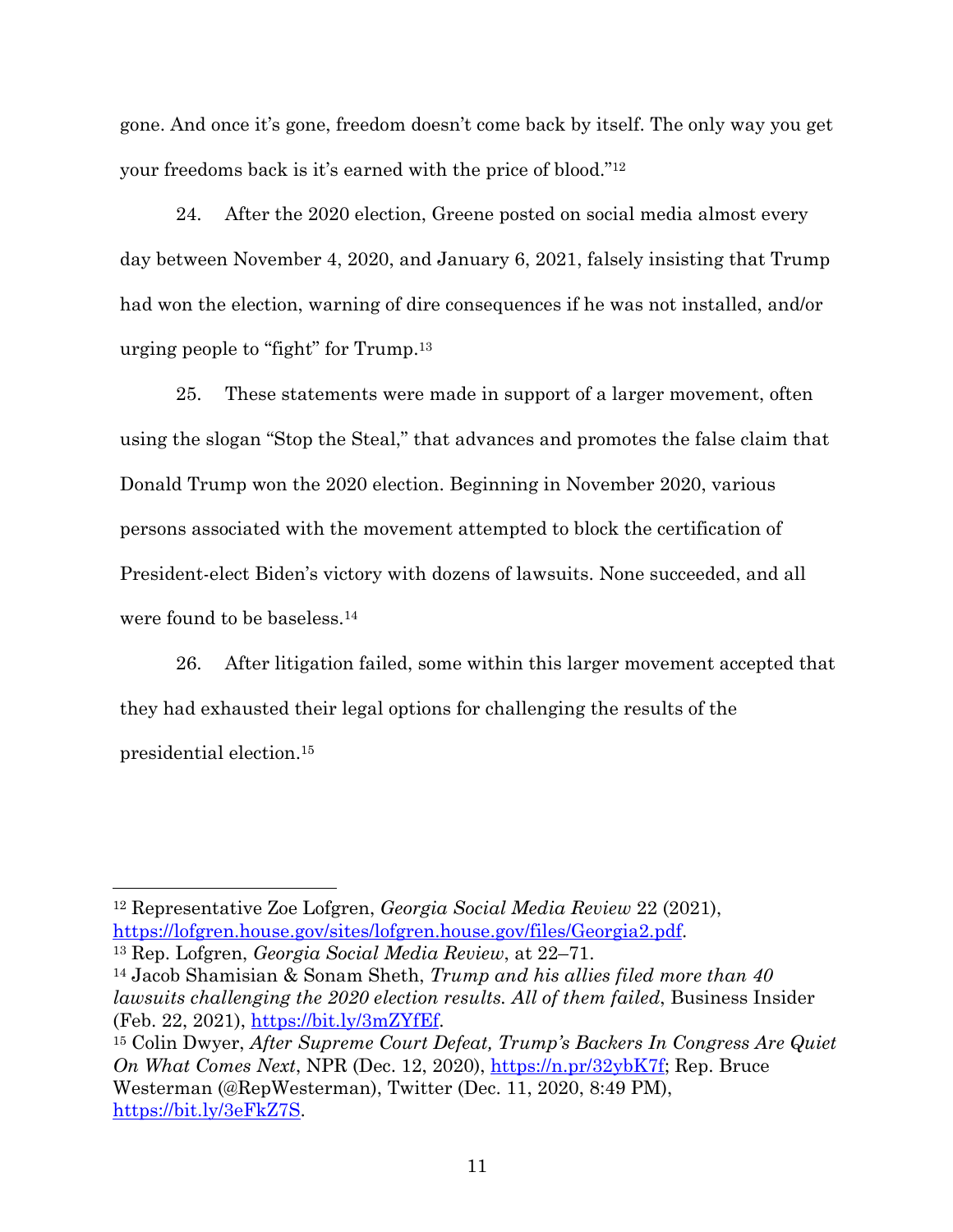#### **The Unconstitutional Scheme to Overturn the 2020 Election Results**

27. Others, however, followed Greene's lead and turned to extralegal plans. They formulated an unconstitutional scheme to subvert the constitutional process of counting the electoral votes in Congress, preventing President-elect Biden from being sworn in as President. Leaders of this scheme—including then-President Trump, certain Members of Congress, and others outside government focused on January 6, the day that Congress counts the presidential electors' votes, as an opportunity to prevent Congress from certifying Biden's victory.16

28. Under the provisions of the Twelfth Amendment to the U.S. Constitution and the Electoral Count Act, 3 U.S.C. §§ 15 et seq., the votes of presidential electors are officially counted as follows. At 1:00 p.m. on January 6 of the year following a presidential election, the U.S. Senate and the U.S. House of Representatives meet jointly in the House Chamber, with the Vice President of the United States (in his capacity as President of the Senate) presiding. Beginning with Alabama, and proceeding alphabetically, the Vice President opens each state's certificate of the votes of its electors, and calls for objections, if any. Any objection must be filed by at least one Senator and at least one Member of the House. These objections are then voted upon separately by the House and Senate.17

29. The Electoral Count Act provides that, if a state has submitted only one return of electoral votes, and if the electoral votes were "regularly given by

<sup>&</sup>lt;sup>16</sup> *What Happened on Jan. 6*, Wash. Post (Oct. 31, 2021), <u>https://wapo.st/3eSdf2y</u>.<br><sup>17</sup> 3 U.S.C. § 15; U.S. Const. amend. XII.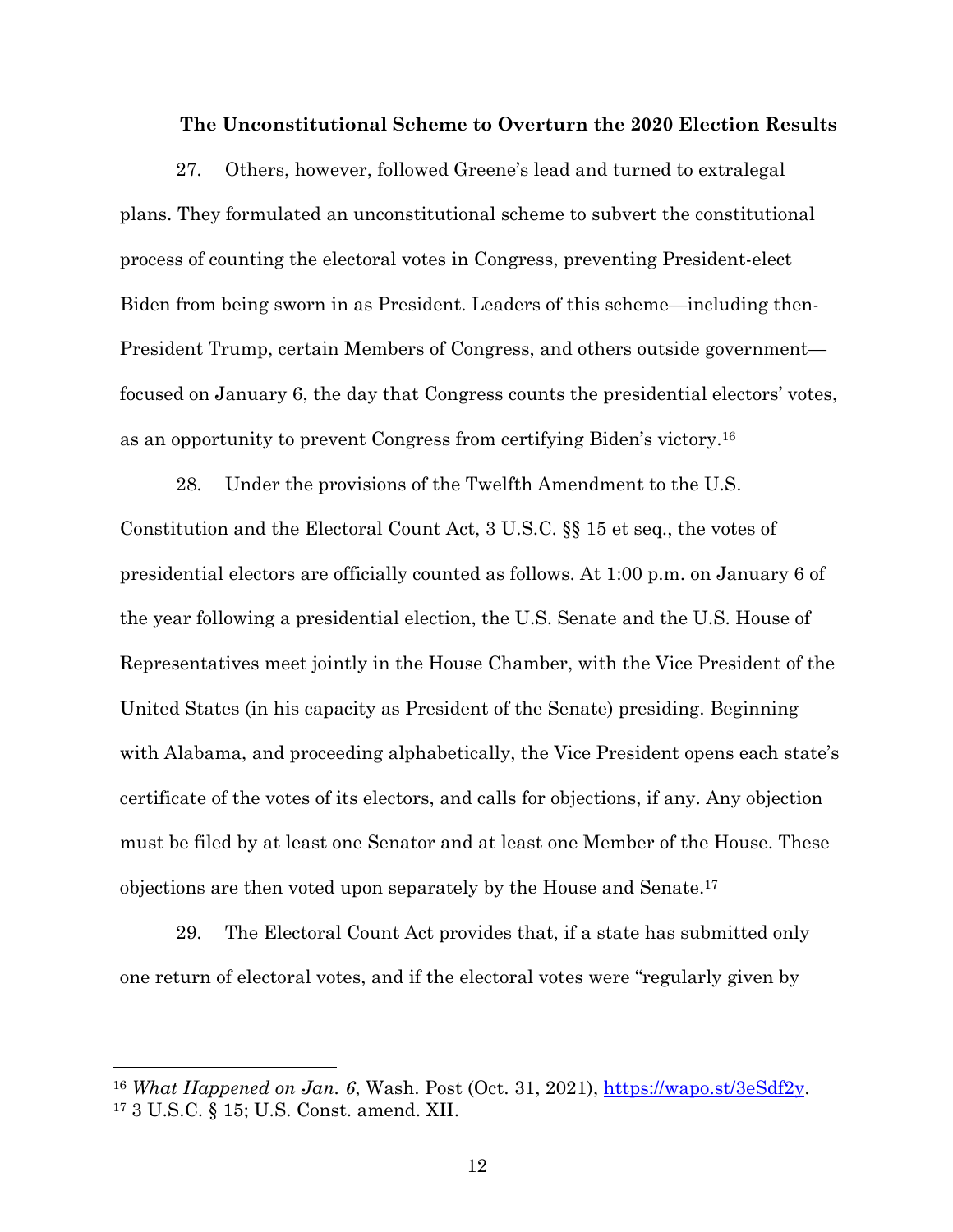electors whose appointment has been lawfully certified," then Congress *cannot* reject those electoral votes.18

30. The Electoral Count Act provides two scenarios in which, theoretically, Congress can reject electoral votes. First, "the two Houses concurrently" may reject one or more electoral votes from a state when both Houses "agree that such vote or votes have not been so regularly given by electors whose appointment has been so certified." Second, if a state submits *multiple* conflicting returns of its electoral votes, the Act contains procedures for determining which return prevails.19

31. After the 2020 election, no lawful procedure under the Electoral Count Act could prevent the counting of electoral votes from the states where Presidentelect Biden had won the election. None of those states had submitted multiple competing electoral tallies to Congress, notwithstanding attempts to create "alternate slates," described below. And it was generally understood that there were insufficient votes in the U.S. House of Representatives to reject as not "regularly given" the electoral votes from any state, let alone to reject enough electoral votes to change the outcome to anything other than a Biden victory.20

32. Since no *lawful* procedure under the Electoral Count Act could prevent the counting of electoral votes from the states where President-elect Biden had won the election, leaders of the scheme to subvert the counting of the votes developed

<sup>18</sup> 3 U.S.C. § 15.

<sup>19</sup> *Id*.

<sup>20</sup> Joseph Choi, *Pelosi sets up call on election challenge: 'No situation matches Trump presidency*,' The Hill (Jan. 3, 2021), https://bit.ly/32F5CtP.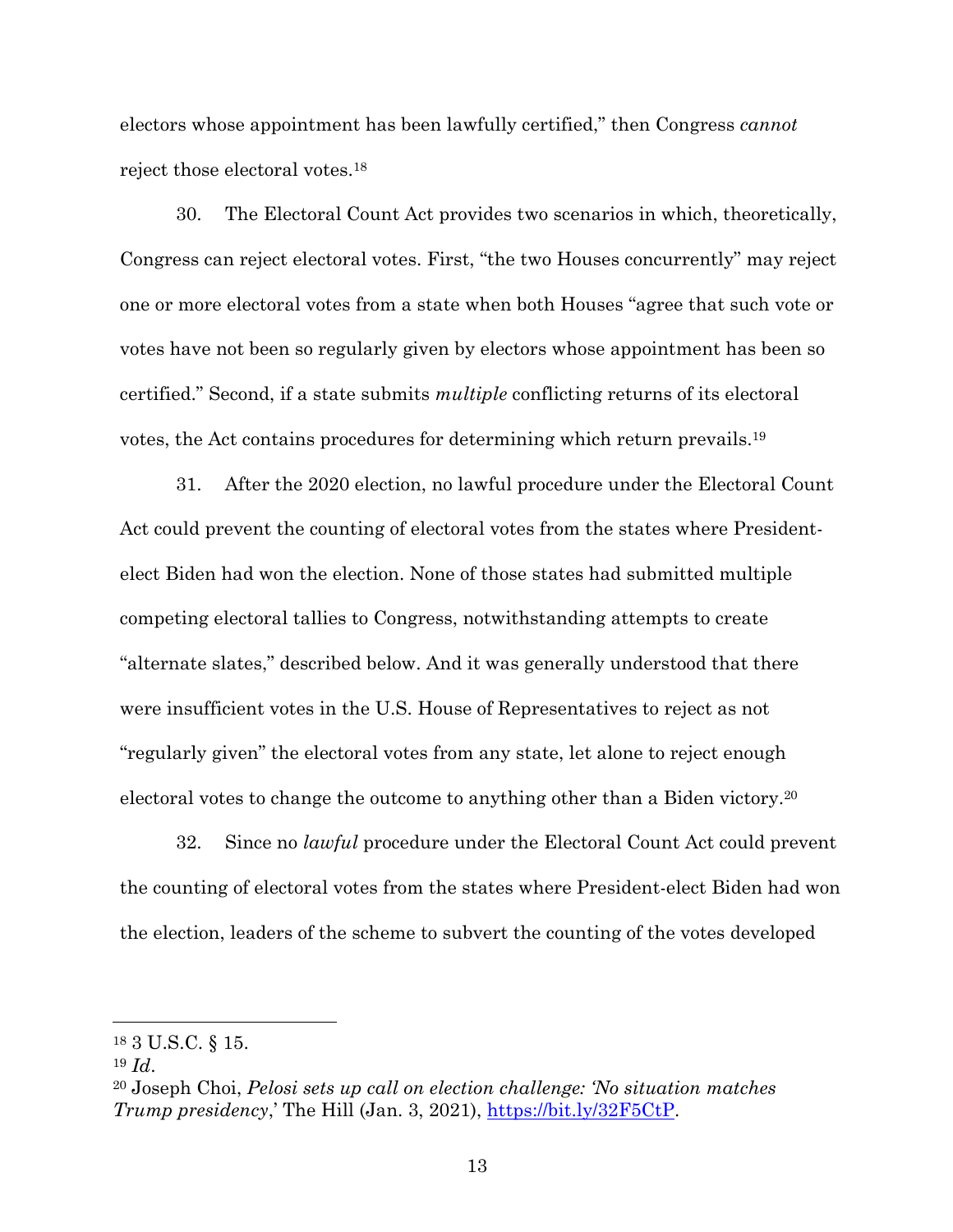*unlawful* stratagems by which Vice President Pence would refuse to recognize the votes of electors from certain states that Trump had lost, thus leading to a Trump "victory" in Congress.21 However, these plans relied on cooperation from sympathetic members of Congress and, crucially, Vice President Pence. The plans centered on Pence abusing the Vice President's ceremonial duty to "open all the certificates" of state electoral votes as a pretext to unilaterally *reject* votes.22

33. Key leaders and participants in the larger scheme developed plans to pressure or intimidate Congress and Pence into cooperating—and, if that failed, to obstruct the electoral count certification.23 Obstructing electoral count certification would have also "bought time" for another strategy: to introduce fake electoral votes. In December 2020 Trump, along with key allies, devised a plan to create

<sup>21</sup> *What Happened on Jan. 6*, Wash. Post (Oct. 31, 2021), https://wapo.st/3eSdf2y; *READ: Trump lawyer's full memo on plan for Pence to overturn the election*, CNN (Sept. 21, 2021), https://cnn.it/3qldg4p. As discussed further below, a contingency plan was for Pence to simply recognize the "alternate slates" of fake electors on January 6 and declare Trump the winner. Rosalind S. Helderman, *All the ways Trump tried to overturn the election – and how it could happen again*, Wash. Post (Feb. 9, 2022) https://www.washingtonpost.com/politics/interactive/2022/electionoverturn-plans/.

<sup>22</sup> U.S. Const. amend. XII.

<sup>23</sup> *See, e.g., Trump pressures Pence to throw out election results — even though he can't*, Politico (Jan. 5, 2021), https://politi.co/3961iTx; *READ: Trump lawyer's full memo on plan for Pence to overturn the election, CNN (Sept. 21, 2001),* https://cnn.it/3qldg4p; *Ahead of Jan. 6, Willard hotel in downtown D.C. was a Trump team 'command center' for effort to deny Biden the presidency*, Wash. Post (Oct. 23, 2021), https://wapo.st/3pOUPpL; *'A roadmap for a coup': inside Trump's plot to steal the presidency*, The Guardian (Oct. 30, 2021), https://bit.ly/31q0MjJ; United States v. Greene, No. 21-CR-52, Statement of Offense, ¶¶ 29-31 (D.D.C. Dec. 22, 2021), https://www.justice.gov/usao-dc/press-release/file/1458266/download; *see also infra* note 36.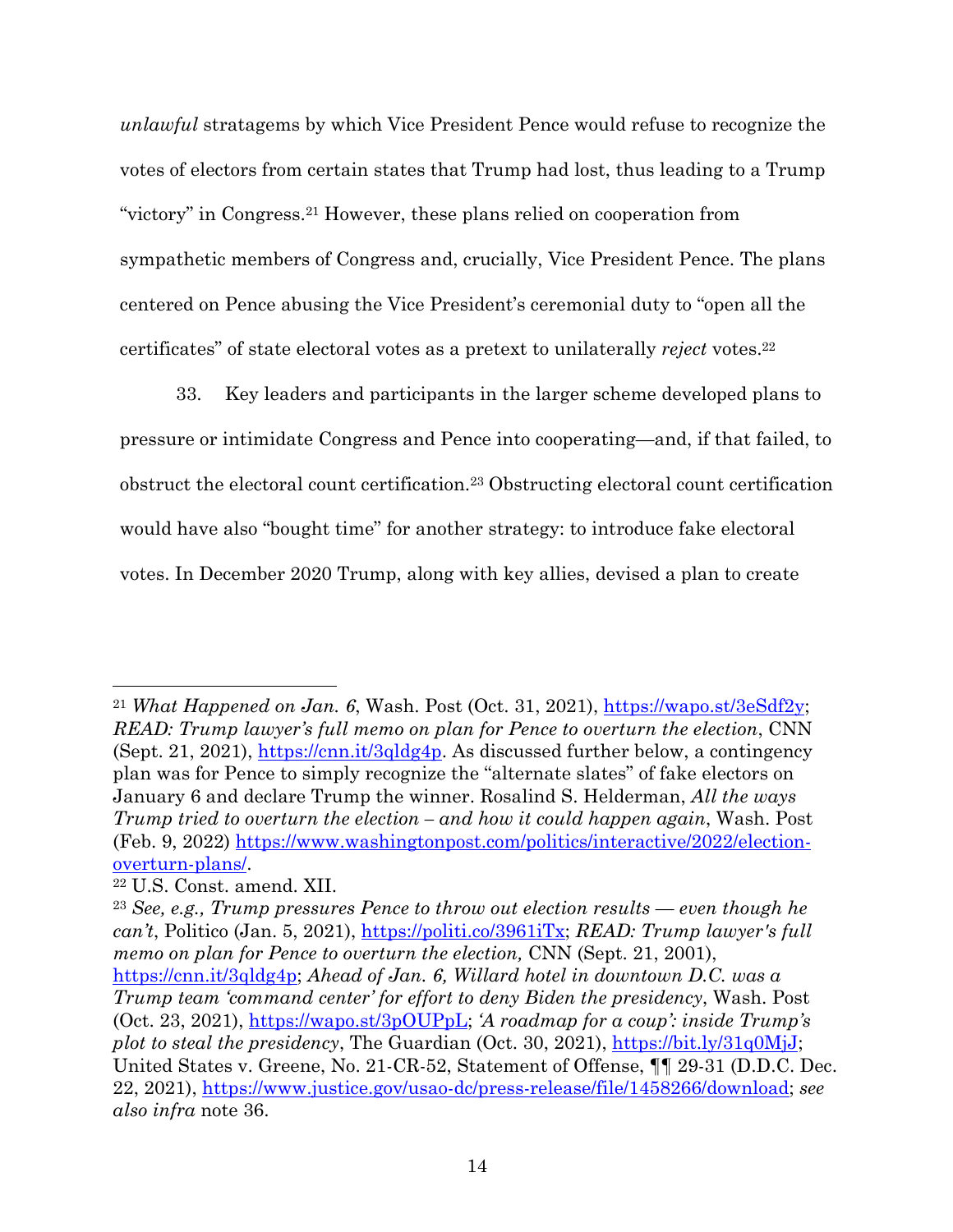"alternate slates" of electors.24 These electors met on the same day as the real electors and the conspirators prepared, as needed, to introduce them on or after January 6.25 Representative Greene commended this meeting when it occurred in December, announcing in a written a statement that "[t]he Republican slate of electors in our great state of Georgia showed unprecedented courage in casting their votes for the rightful winner of Georgia, President Donald Trump."26 This effort to produce "alternate" electors has been described in a recent brief by the U.S. Congress's Select Committee to Investigate the January 6th Attack on the United States Capitol as a criminal conspiracy to defraud the United States.<sup>27</sup>

34. To further their scheme to overturn the presidential election results, in December 2020 and January 2021, organizers associated with a group called "Women for America First" planned a "Save America" demonstration in Washington, D.C. on January 6 to coincide with, and seek to block, the certification of electoral votes. At this demonstration, they planned to push false claims of massive voter fraud and to pressure then-Vice President Pence to refuse to count slates of electors from states with close contests.28

<sup>24</sup> Luke Broadwater, *Jan. 6 Inquiry Subpoenas 6 Tied to False Pro-Trump Elector Effort*, N.Y. Times (Feb. 15, 2022),

https://www.nytimes.com/2022/02/15/us/politics/jan-6-subpoenas-trump.html. 25 *Id.*

<sup>26</sup> Rep. Lofgren, *Georgia Social Media Review*, at 50.

<sup>27</sup> *See generally* Def.'s Br. in Opp. to Pl.'s Privilege Assertions, Eastman v. Thompson, ECF No. 160, No. 22-cv-00099-DOC-DFM (C.D. Cal.. March 8, 2022). <sup>28</sup> *What Happened on Jan. 6*, Wash. Post (Oct. 31, 2021), https://wapo.st/3eSdf2y; *see also supra* note 23.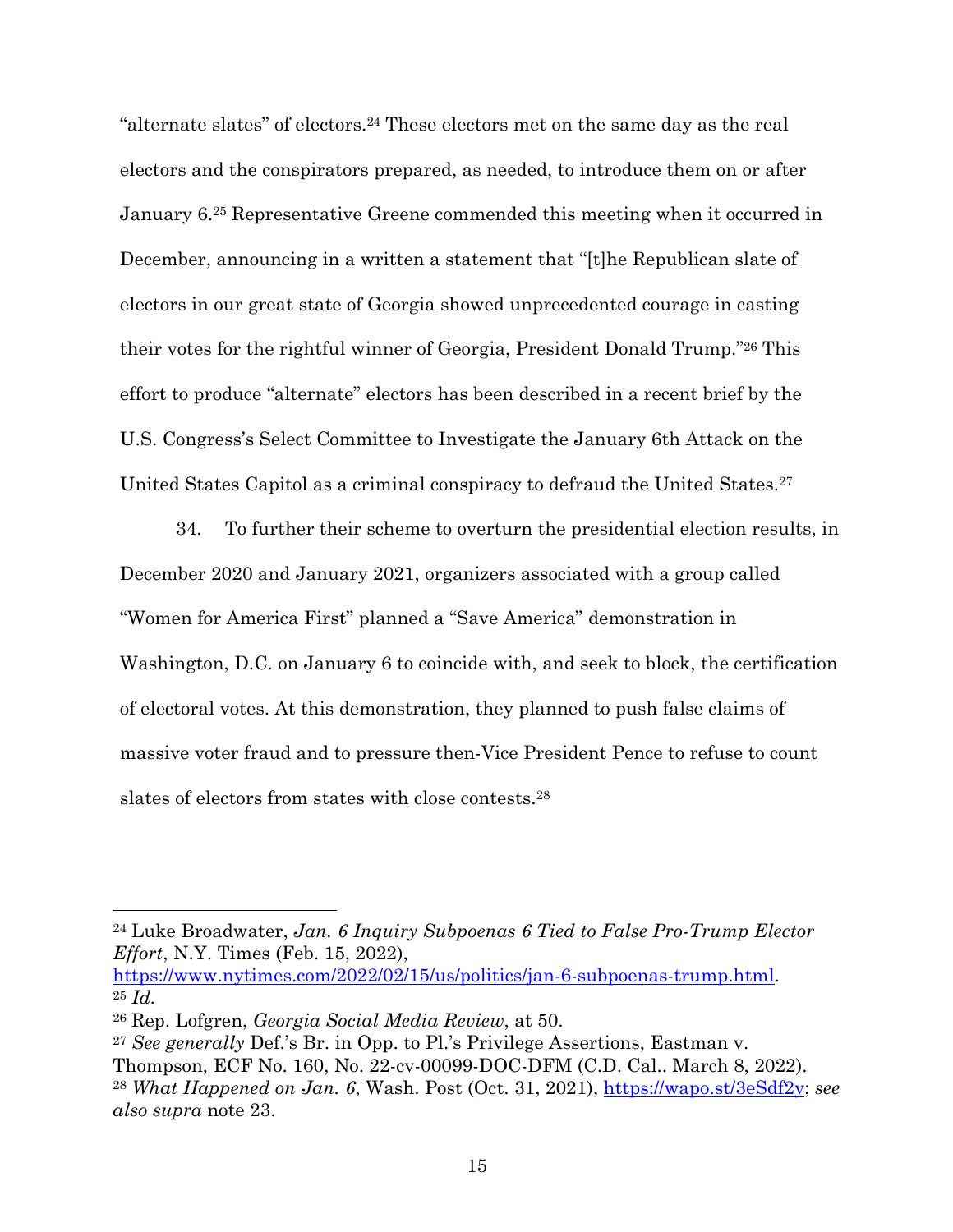35. The organizers of the demonstration were in close contact with several Members of Congress or their staff during this time regarding the details of the demonstration, including Representative Greene or her staff.29 Those same organizers were also in touch with White House staff about the demonstration.<sup>30</sup> In addition, those organizers had planned and promoted events that devolved into violence in November and December. Specifically, the group promoted the November 14 "Million MAGA March" in D.C. that left one person stabbed and several arrested; a demonstration on December 6, 2020 in Des Moines where a pro-Trump attendee shot into a car of teenage girls; and a December 12 demonstration in D.C. where several were stabbed and one person was arrested.31

36. Organizers' plans for January 6 also included a march on the U.S.

Capitol while Congress was counting electoral votes.32

https://www.justsecurity.org/74622/stopthesteal-timeline-of-social-media-andextremist-activities-leading-to-1-6-insurrection/; *see also* Marissa J. Lang et al, *After thousands of Trump supporters rally in D.C., violence erupts when night falls*, Wash. Post (Nov. 15, 2020), https://www.washingtonpost.com/dc-md-va/2020/11/14/millionmaga-march-dc-protests/; Des Moines Register, *Man charged with 5 new felonies in Iowa Trump rally shooting*, (Jan. 19, 2021), https://bit.ly/3isXp0f; Mark Osborne, 4 *stabbed in skirmishes at DC protests, while 1 person shot at clashes in Washington state*, ABC News (Dec. 13, 2020), https://abcnews.go.com/US/shot-competingprotesters-clash-washington-state/story?id=74697209. 32 *What Happened on Jan. 6*, Wash. Post (Oct. 31, 2021), https://wapo.st/3eSdf2y.

<sup>29</sup> Hunter Walker, *Jan. 6 Protest Organizers Say They Participated in 'Dozens' of Planning Meetings With Members of Congress and White House Staff*, Rolling Stone (Oct. 24, 2021), https://bit.ly/3HB2Nc4. 30 *Id.*

<sup>31</sup> *See* DFRLab, *#StopTheSteal: Timeline of Social Media and Extremist Activities Leading to 1/6 Insurrection*, Just Security (Feb. 10, 2021),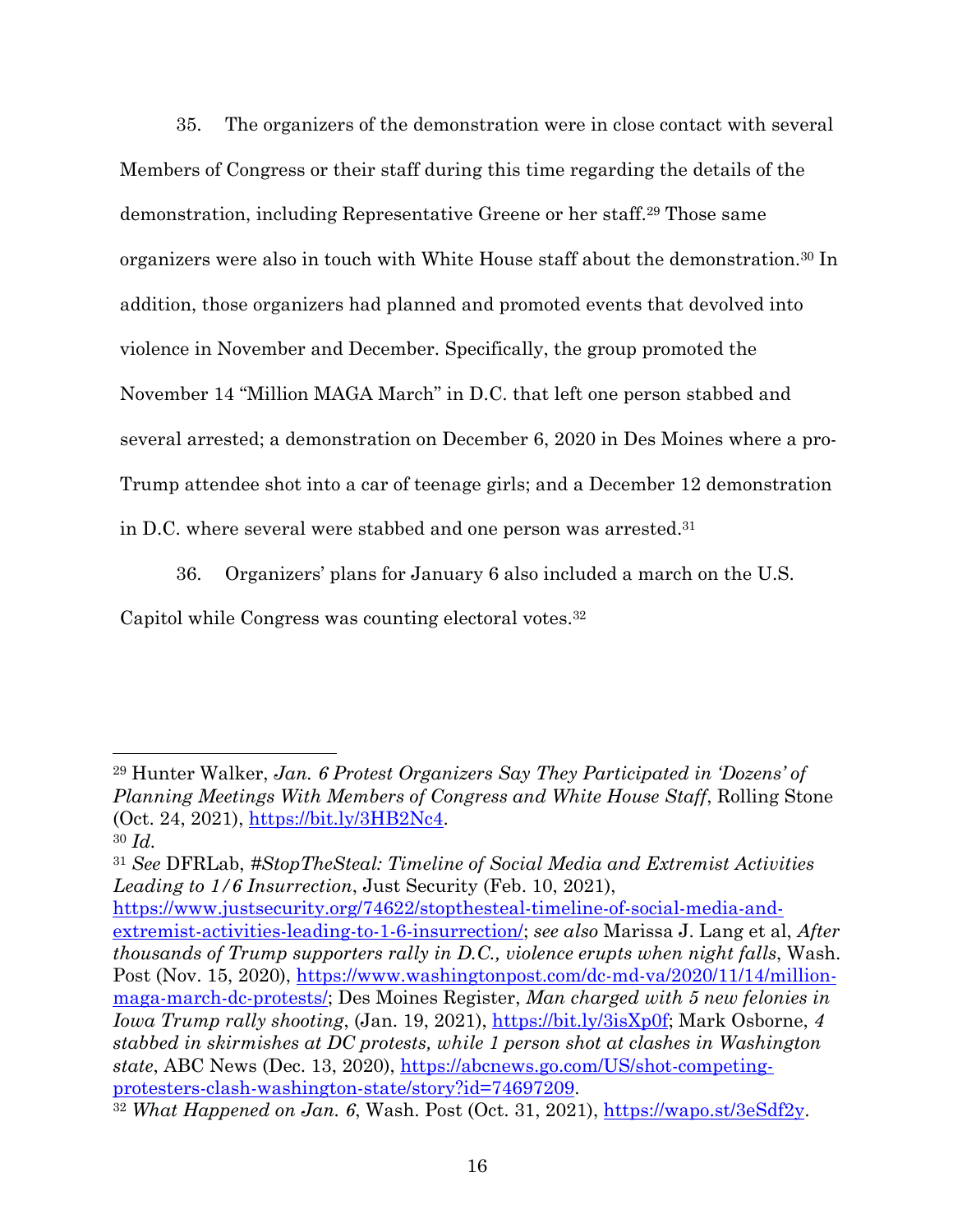37. On December 19, 2020, then-President Trump endorsed the demonstration, claiming it would be "wild."33 That same day, Greene tweeted a news story about Trump's promotion of the demonstration and added that she was "planning a little something on January 6th as well."34 Given that Greene had already announced her plans to object to Biden's certification,<sup>35</sup> this sly reference to a "little something" had to be something else—and given her well documented history of advocating violence against her political opponents, the "little something" would be easily understood as unlawful action to ensure the continuation of Trump's presidency. Similarly, Trump's nearly simultaneous call for a "wild" protest was widely understood to be a coded call for violence by Trump supporters. On social media, his supporters openly called for weapons to be carried into the District of Columbia, for law enforcement to be murdered if they interfered, and for supporters to storm the Capitol to prevent the certification of President-elect Biden's victory.36

<sup>33</sup> *Id.*

<sup>34</sup> Rep. Lofgren, *Georgia Social Media Review*, at 53.

<sup>35</sup> Rep. Lofgren, *Georgia Social Media Review*, at 49.

<sup>36</sup> Brandy Zadrozny & Ben Collins, *Violent threats ripple through far-right internet forums ahead of protest*, NBC News (Jan. 5, 2021), https://www.nbcnews.com/tech/internet/vio.lent-threats-ripple-through-far-right-

internet-forums-ahead-protest-n1252923; *see also* Dan Barry & Sheera Frenkel, *'Be There. Will Be Wild!': Trump All but Circled the Date*, N.Y. Times (Jan. 6, 2021), https://www.nytimes.com/2021/01/06/us/politics/capitol-mob-trump-supporters.html; Ryan Goodman & Justin Hendrix, *The Absence of "The Donald,"* Just Security (Dec. 6, 2021), https://bit.ly/3sRenLY.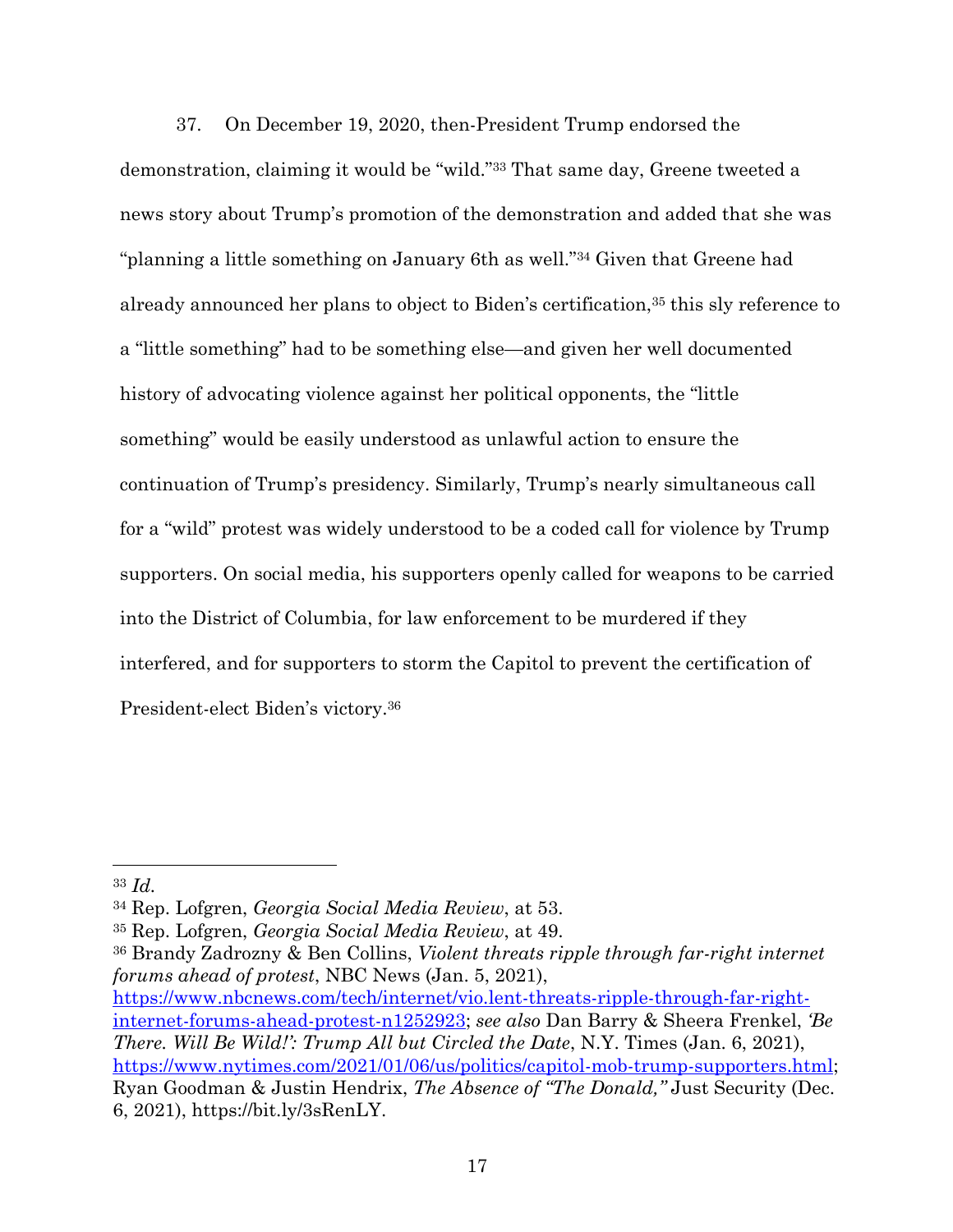38. Greene promoted the demonstration with a Twitter post on December 19, 2020,37 tweeted for her supporters to "HOLD THE LINE on Jan. 6"38 on December 20, and met with President Trump on December 21 to discuss the plan to object to the 2020 election results.39 In a now-deleted video preserved and reposted by others, Greene insisted (after urging her supporters to come to D.C. on January 6) that "[w]e aren't a people that are going to go quietly into the night. We are not a people that are going to be thrust into socialism, without stopping it." $40^{\circ}$ 

39. In another video preserved and re-posted by others, Representative Greene explicitly rejected the peaceful transfer of power:

You can't allow it to just transfer power "peacefully" like Joe Biden wants and allow him to become our president because he did not win this election. He's guilty of treason. It's a crime punishable by death is what treason is. Nancy Pelosi is guilty of treason.<sup>41</sup>

40. On January 3, 2021, pursuant to Article VI of the U.S. Constitution,

Greene swore an oath of office to uphold and protect the Constitution.

41. On that same day, it was reported that Trump and his associates in

the movement to overturn the 2020 election had begun to use extralegal and

<sup>40</sup> Scott Dworkin (@funder), Twitter (Oct. 25, 2021 11:51 p.m.) https://twitter.com/funder/status/1452845224410112005. 41 CNN, Transcripts (Jan. 31, 2021),

<sup>37</sup> Rep. Lofgren, *Georgia Social Media Review*, at 54.

<sup>38</sup> Rep. Lofgren, *Georgia Social Media Review*, at 55.

<sup>39</sup> Rep. Lofgren, *Georgia Social Media Review*, at 56.

http://edition.cnn.com/TRANSCRIPTS/2101/31/cnr.06.html; Scott Dworkin (@funder), Twitter, https://twitter.com/funder/status/1357394672436600833 (Feb. 4, 2021, 1:24 p.m.), Facebook, https://www.facebook.com/watch/?v=497120431452741 (Mar. 24, 2021). Greene used her fingers to imitate quotation marks when she said "peacefully."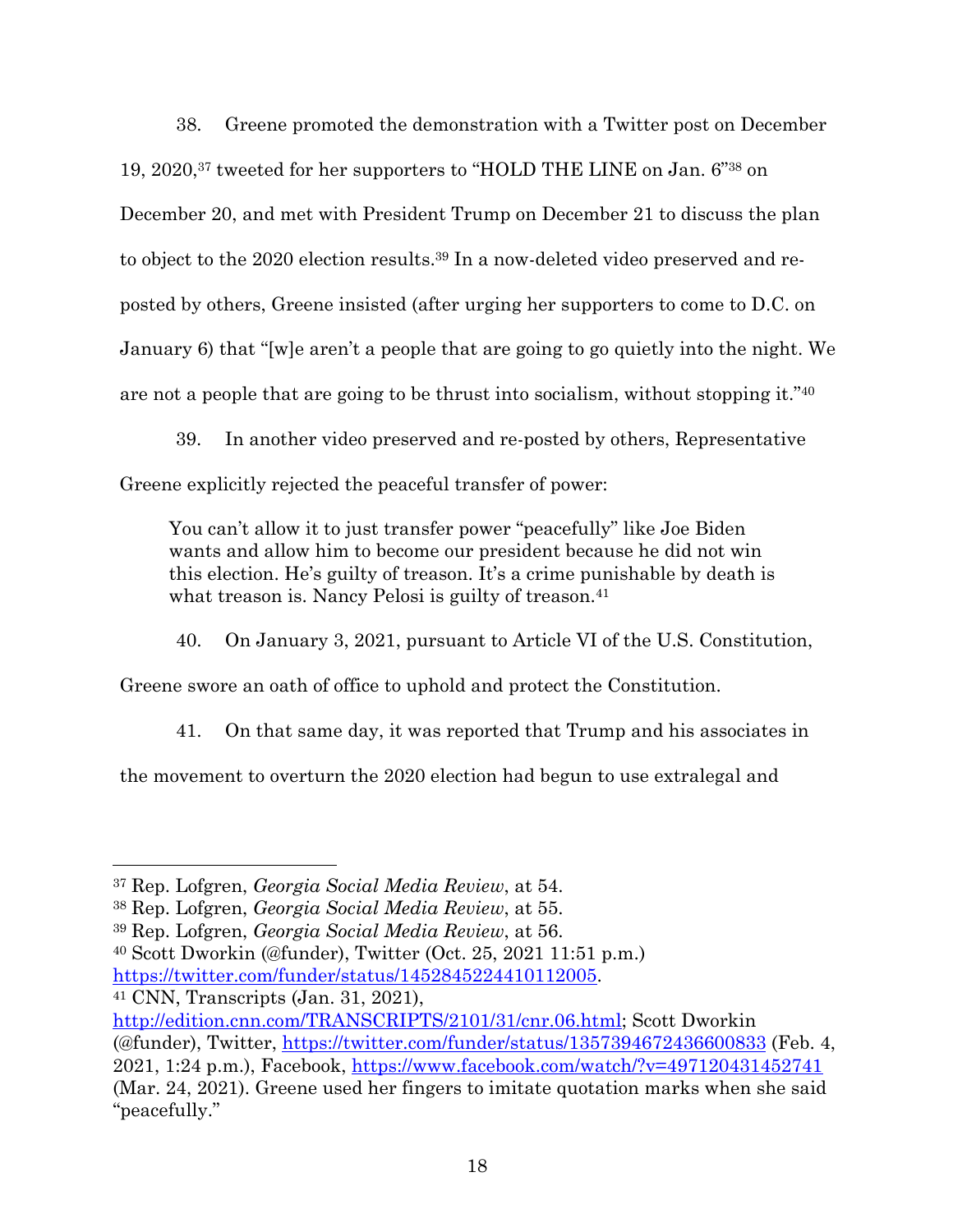unlawful tactics, as Trump and Meadows attempted to intimidate Georgia Secretary of State Raffensperger into fabricating votes and declaring Trump the winner of Georgia's presidential election.<sup>42</sup>

42. On January 5, 2021, Pence informed Trump that he did not have the authority to unilaterally reject electoral votes and consequently would not do so. This was widely and publicly reported that same day.<sup>43</sup> Nonetheless, Greene insisted that the following day would be "our 1776 moment!"44 and that "the people will remember the Patriots who stood for election integrity."<sup>45</sup>

43. "1776" was used as a codeword for violence in the run-up to January 6. For instance, Ali Alexander, a violent extremist who listed Representative Greene as a speaker at his January 6 event,<sup>46</sup> and referred to Greene as a "friend,"<sup>47</sup> replied to a Tweet by Greene on December 30, 2020, promising that "1776 is

<sup>42</sup> Michael D. Shear & Stephanie Saul, *Trump, in Taped Call, Pressured Georgia Official to 'Find' Votes to Overturn Election*, N.Y. Times (Jan. 3, 2021), https://nyti.ms/3mUVQef. 43 Kaitlan Collins & Jim Acosta, *Pence informed Trump that he can't block Biden's* 

*win*, CNN (Jan. 5, 2021), https://cnn.it/3FH4gx9.

<sup>44</sup> Rep. Lofgren, *Georgia Social Media Review*, at 69.

<sup>45</sup> Rep. Lofgren, *Georgia Social Media Review*, at 71.

<sup>46</sup> Wild Protest, *Speakers*, archived at Internet Archive Wayback Machine, https://bit.ly/3L8GnRd (last accessed Mar. 22, 2021).

<sup>47</sup> Andrew Kaczynksi & Em Steck, *Videos show 'Stop the Steal' rally organizer saying he would work with extremist groups*, CNN (Jan. 22, 2022), https://cnn.it/3ufNG2Q.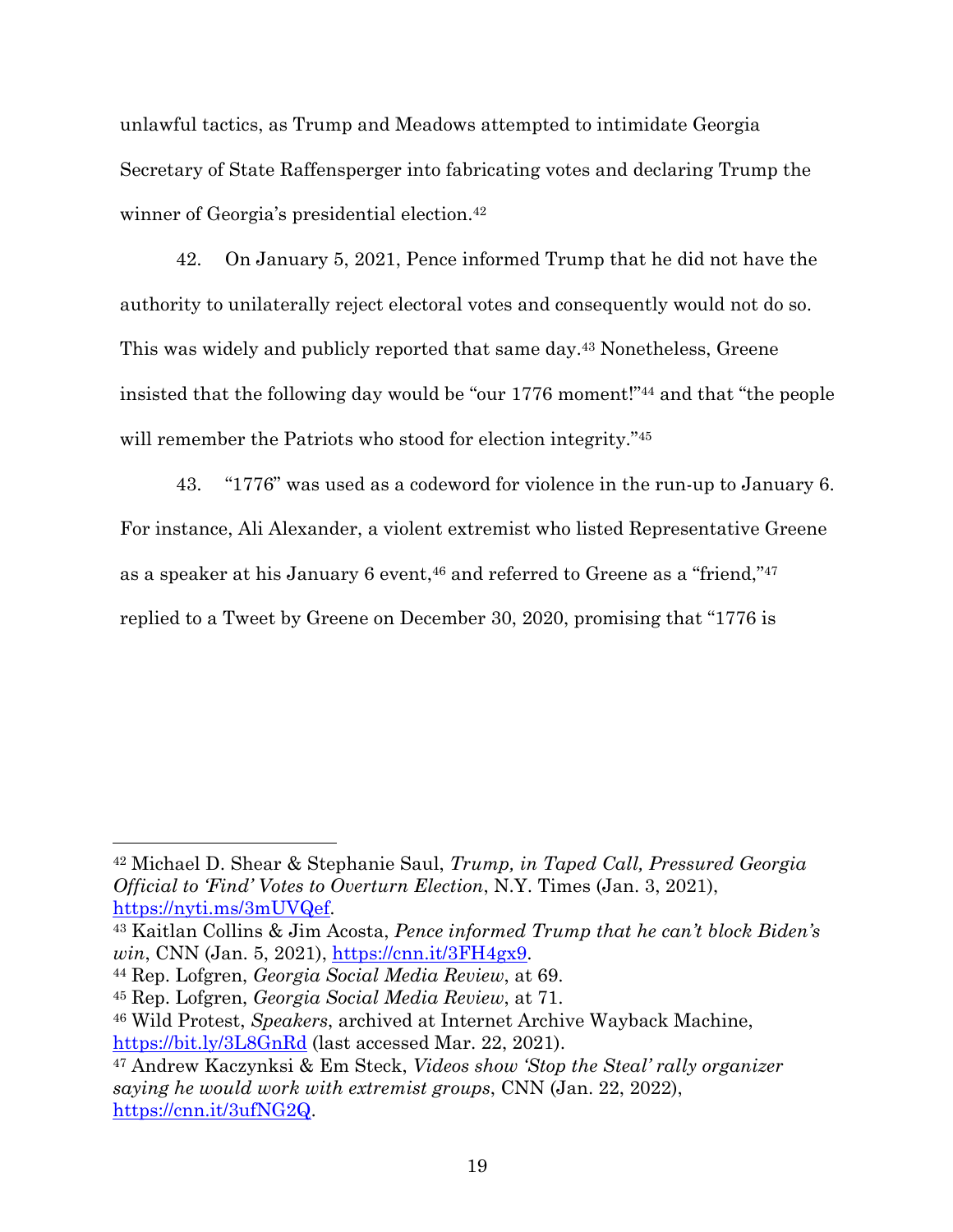\*always\* an option" if objections to certification were blocked.48 The responses indicate it was understood as a call to storm the Capitol.49

44. Alexander increasingly used references to "1776" between December 30 and January 6 as a call for violence if Trump was not installed as president for another four years.50 By this time, it was well known that events Alexander planned and promoted developed into violence.51 Similarly, Enrique Tarrio, until recently the leader of the "Proud Boys," had on hand a detailed plan for the farright extremist group to distract police, swarm federal buildings, and obstruct their functioning. The title of the document describing the plan was "1776 Returns."52

45. Greene's references to "1776," made two days after she took the oath to uphold and protect the Constitution, had a specific meaning to her intended audience, when taken in the context of her well-known history of advocating political violence, the widespread use of "1776" by violent extremists as a codeword for violence and for storming government buildings, and the widespread reports of

<sup>48</sup> Because Alexander's Twitter account has been suspended, only image captures remain. *E.g.,* Onesecondname (@onesecondname), Twitter (Dec. 31, 2020, 10:56 a.m.), https://twitter.com/Onesecondname/status/1344673792010768385. 49 *Id.*

<sup>50</sup> Will Sommer, *'Stop the Steal' Organizer in Hiding After Denying Blame for Riot*, Daily Beast (Jan. 10, 2021), https://www.thedailybeast.com/stop-the-steal-organizer-

in-hiding-after-denying-blame-for-riot. 51 DFRLab, *#StopTheSteal: Timeline of Social Media and Extremist Activities Leading to 1/6 Insurrection*, Just Security (Feb. 10, 2021) (finding that the rallies Alexander promoted or helped plan devolved into violence, including the November 14 "Million MAGA March" and the December 12 demonstration, both in D.C.), https://www.justsecurity.org/74622/stopthesteal-timeline-of-social-media-andextremist-activities-leading-to-1-6-insurrection/. 52 Alan Feuer, *Document in Jan. 6 Case Shows Plan to Storm Government* 

 $Buildings$ , N.Y. Times (Mar. 14, 2022),  $\frac{https://nyti.ms/3L3yVqC}{}$ .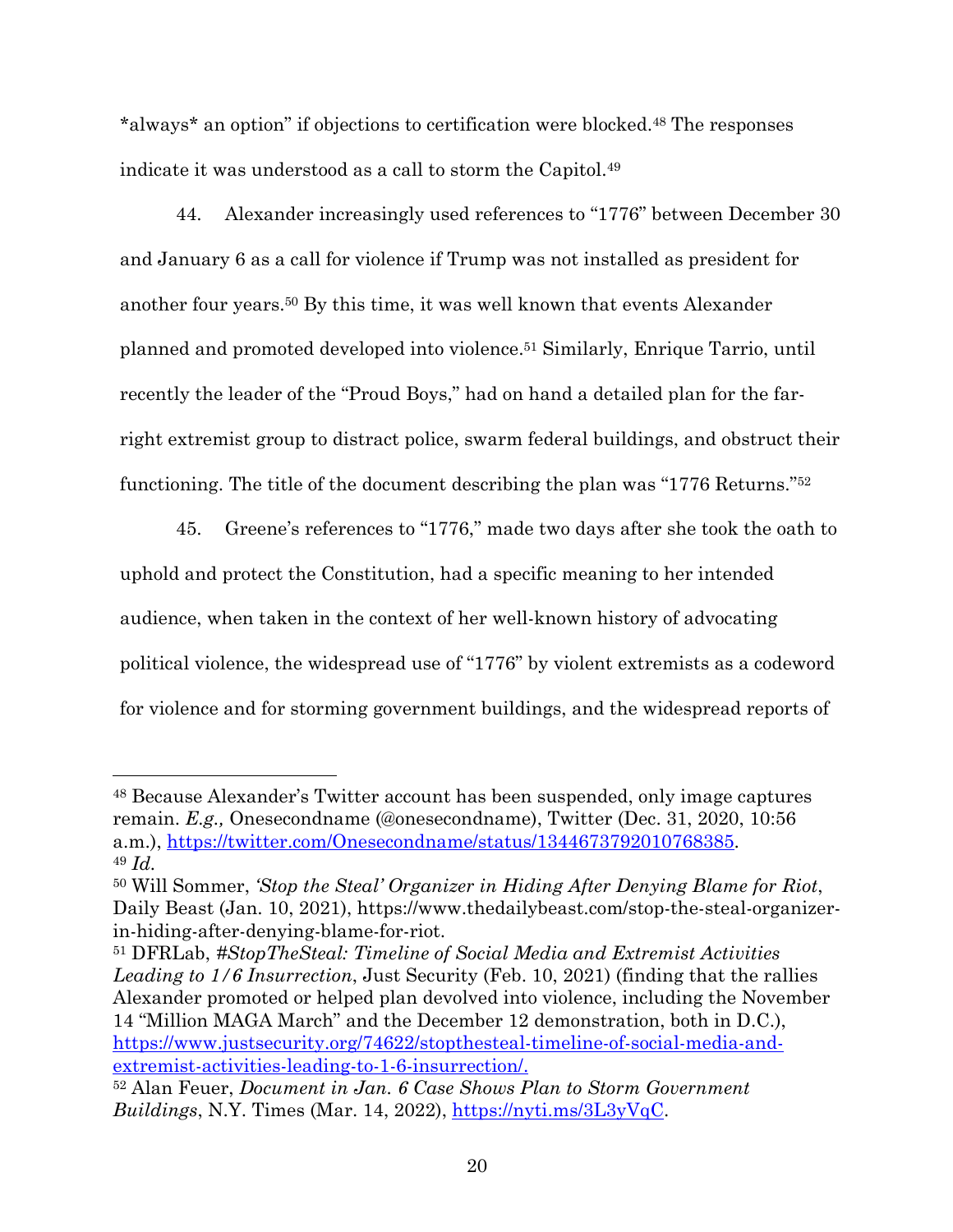planned violence on the Capitol. Specifically, her remarks had the intent and effect of signaling to her supporters that she was calling not for peaceful protest, but for violent resistance, to a peaceful transfer of power to the president-elect, in defiance of the Constitution.

#### **The Events of January 6, 2021**

46. The morning of January 6, Greene announced that "Congress is the last line of defense from a stolen election."53

47. At the rally Greene had helped organize and promote, speakers included Trump's lawyer, Rudy Giuliani, who called for "trial by combat,"54 and Rep. Mo Brooks of Alabama, who urged the crowd to "start taking down names and kicking ass" and be prepared to sacrifice their "blood" and "lives" and "do what it takes to fight for America" by "carry[ing] the message to Capitol Hill," since "the fight begins today."55

48. Around 12:00 pm, then-President Trump began speaking about how "we will stop the steal."56 Seven minutes into his speech, the crowd was chanting "Fight for Trump!" About 16 minutes into his speech, he said, "[a]fter this, we're going to walk down and I'll be there with you. We're going to walk down. We're going to walk down any one you want, but I think right here. We're going walk

<sup>54</sup> Wash. Post, *Trump, Republicans incite crowd before mob storms Capitol*, YouTube  $(Jan. 6, 2021), \frac{https://youtu.be/mh3cbd7niTQ}.$ 

<sup>55</sup> The Hill, *Mo Brooks gives FIERY speech against anti-Trump Republicans, socialists*, YouTube (Jan. 6, 2021), https://youtu.be/ZKHwV6sdrMk. <sup>56</sup> *Donald Trump Speech "Save America" Rally Transcript January 6*, Rev (Jan. 6, 2021), https://bit.ly/3GheZid; Brian Naylor, *Read Trump's Jan. 6 Speech, A Key Part Of Impeachment Trial*, NPR (Feb. 10, 2021), https://n.pr/3G1K2ON.

<sup>53</sup> Rep. Lofgren, *Georgia Social Media Review*, at 72.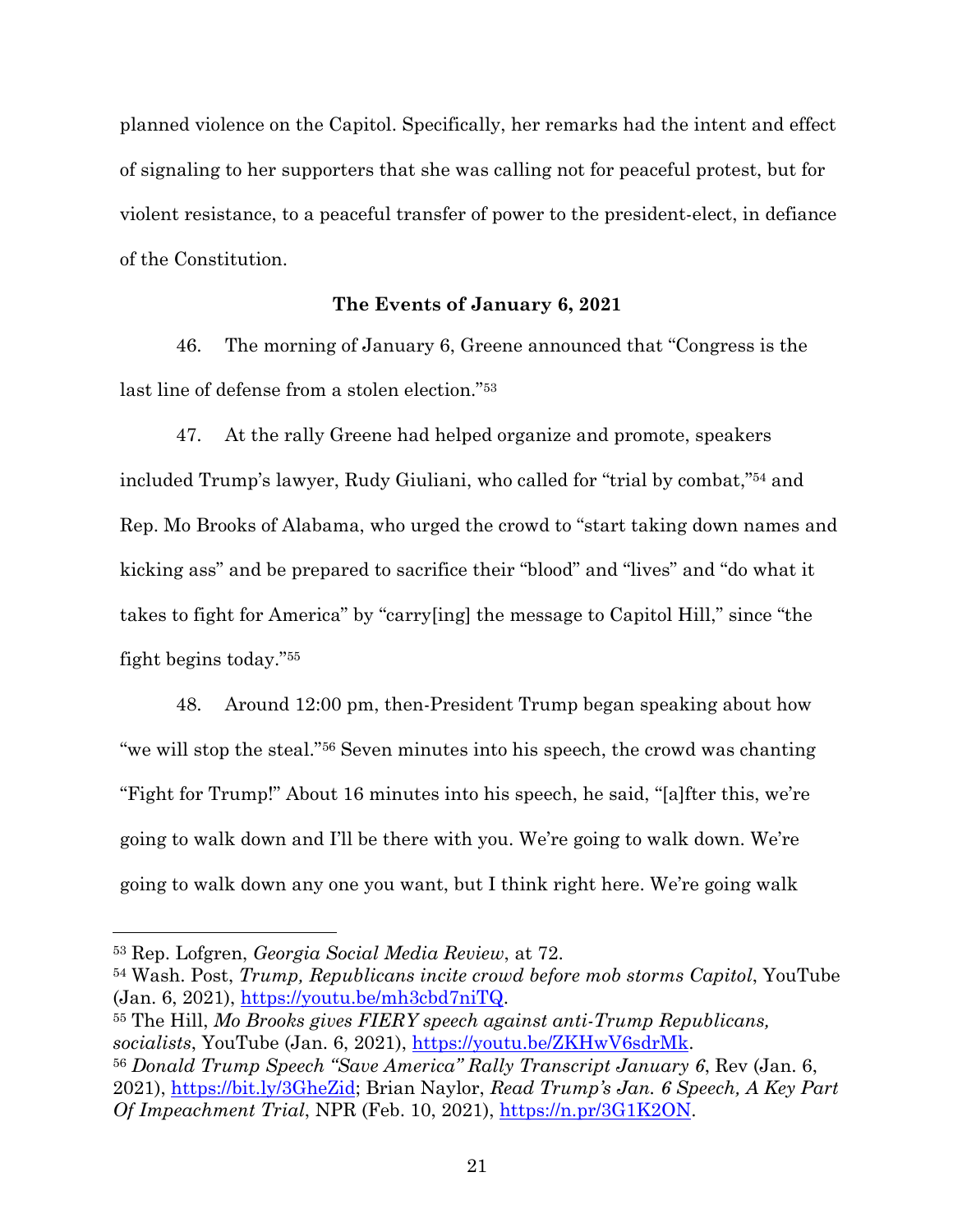down to the Capitol, and we're going to cheer on our brave senators, and congressmen and women. We're probably not going to be cheering so much for some of them because you'll never take back our country with weakness. You have to show strength, and you have to be strong."57 At about this point, 10,000-15,000 demonstrators began the roughly 30-minute march to the Capitol, where they joined a crowd of 300 members of the violent extremist group "Proud Boys."58

49. Around 1:00 p.m.—just as Congress had begun the process of jointly counting the electoral votes—then-President Trump ordered the remaining crowd to "walk down Pennsylvania Avenue . . . we are going to the Capitol."59 At around that time, Trump supporters attacked police protecting the barricades surrounding the Capitol.60 As Trump ended his speech, a large portion of the crowd began their 30-minute march to the Capitol.61 By 1:30 p.m., law enforcement retreated as insurrectionists scaled the walls of the Capitol. Many were armed with weapons, pepper spray, and tasers. Some wore full body armor; others carried homemade shields. Many used flagpoles, signposts, or other weapons to attack police officers defending the Capitol.<sup>62</sup>

<sup>58</sup> Martha Mendoza & Juliet Linderman, *Officers maced, trampled: Docs expose depth of Jan. 6 chaos*, AP News (Mar. 10, 2021), https://bit.ly/3F2Hi26. 59 *What Happened on Jan. 6*, Wash. Post (Oct. 31, 2021), https://wapo.st/3eSdf2y. <sup>60</sup> *Id.*

<sup>57</sup> *Id.*

<sup>61</sup> Kat Lonsdorft et al., *A timeline of how the Jan. 6 attack unfolded — including who said what and when*, NPR (Jan. 5, 2022), <u>https://n.pr/3ztHpmo</u>.<br><sup>62</sup> *What Happened on Jan. 6*, Wash. Post (Oct. 31, 2021), https://wapo.st/3eSdf2y.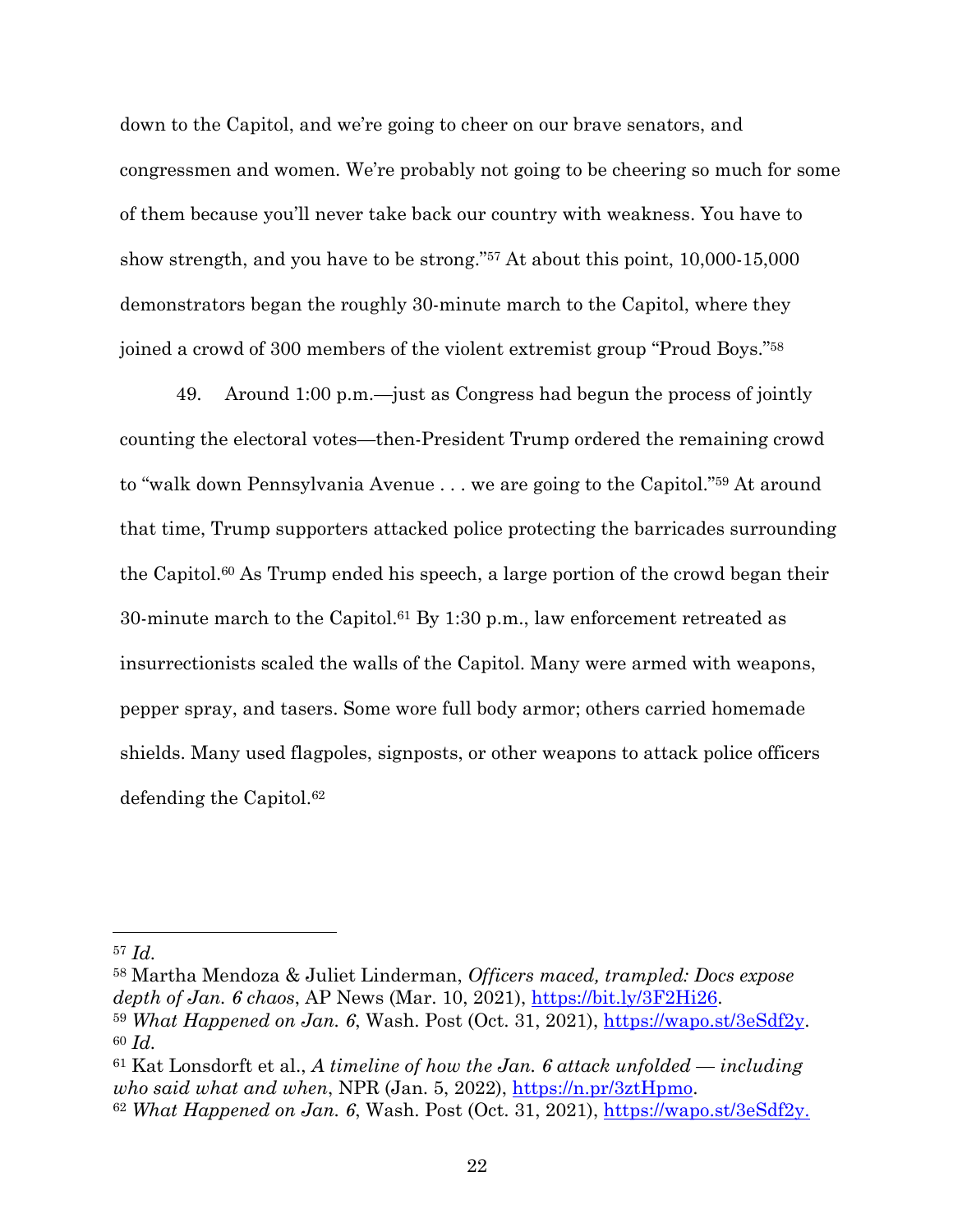50. Because certain Members of Congress—including Greene—had filed objections to Arizona's slate of electors, by this time the joint counting session had been suspended and the House and Senate were debating the objections separately.63

51. By 2:00 p.m., the Capitol had been breached by insurrectionists, smashing through first-floor windows. Over the next two hours, hundreds of insurrectionists stormed the Capitol, attacking police with weapons and pyrotechnics. One police officer was crushed against a door, screaming in agony as the crowd chanted "Heave, ho!"64 An attacker ripped off the officer's gas mask, beat his head against the door, took his baton, and hit his head with it.<sup>65</sup> Another officer was pulled into a crowd, beaten and repeatedly Tased by insurrectionists.<sup>66</sup> One of the insurrectionists in the Capitol was longtime Greene associate and ally Anthony Aguero.67

<sup>63</sup> *Id.*

<sup>64</sup> Kelsie Smith & Travis Caldwell, *Disturbing video shows officer crushed against door by mob storming the Capitol*, CNN (Jan. 9, 2021), https://cnn.it/3eAmdSc. <sup>65</sup> Clare Hymes & Cassidy McDonald, *Capitol riot suspect accused of assaulting cop and burying officer's badge in his backyard*, CBS News (Mar. 13, 2021),

https://cbsn.ws/3eFAaxS. 66 Michael Kaplan & Cassidy McDonald, *At least 17 police officers remain out of work with injuries from the Capitol attack,* CBS News (June 4, 2021), https://cbsn.ws/3eyXZr8.

<sup>67</sup> Andrew Kaczynski & Em Steck, *Videos show ally of Marjorie Taylor Greene among mob inside Capitol during January 6 riot*, CNN (March 25, 2021) https://www.cnn.com/2021/03/24/politics/kfile-marjorie-taylor-greene-ally-uscapitol/index.html.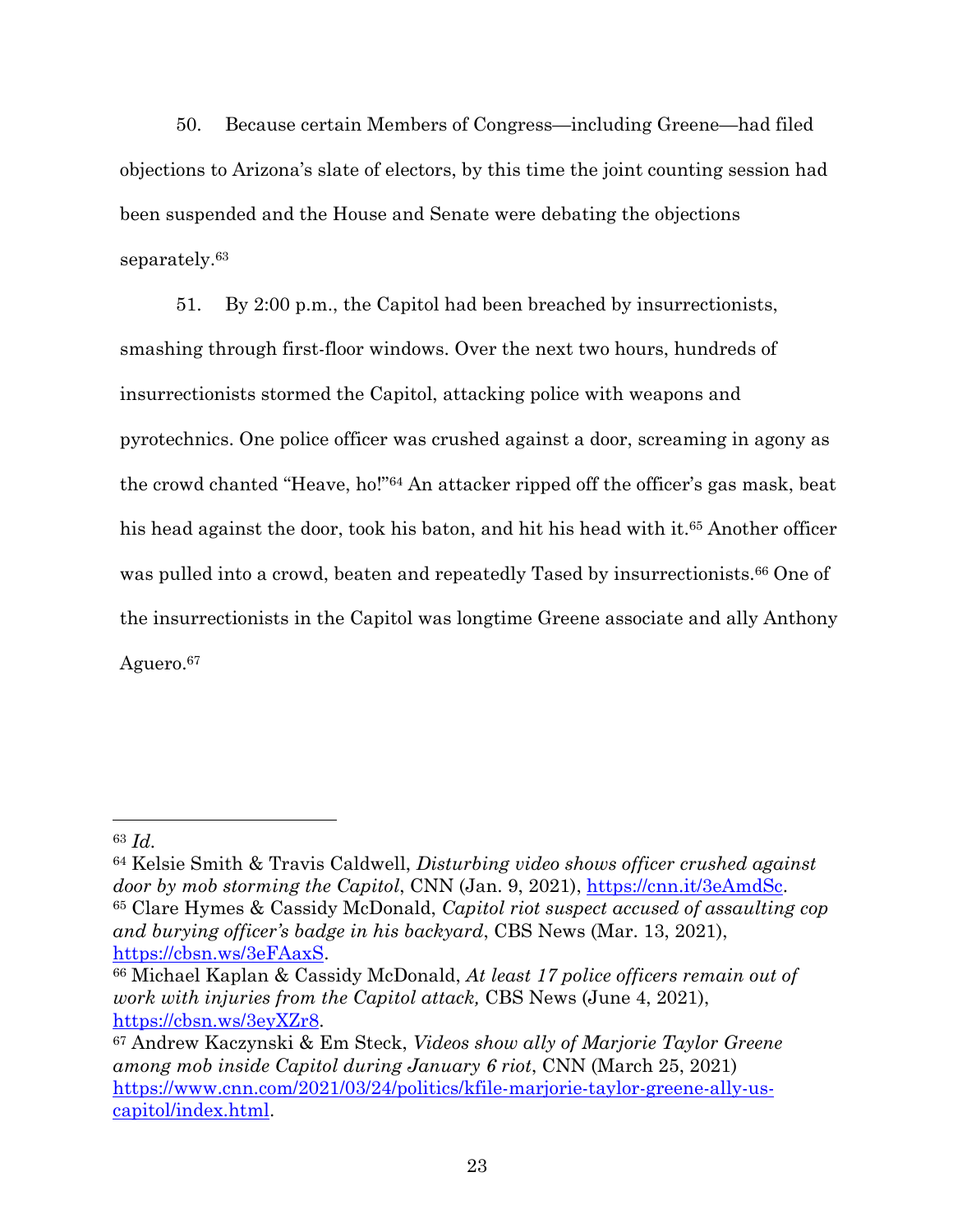52. The insurrectionists demanded the arrest or murder of various other elected officials who refused to participate in their attempted coup.68 They chanted "hang Mike Pence" and, as Greene had long urged, threatened to kill Speaker Pelosi.69 They taunted a Black police officer with racial slurs for pointing out that overturning the election would deprive him of *his* vote.70 Confederate flags and symbols of white supremacist movements were widespread.<sup>71</sup>

53. At 2:13 p.m., Vice President Pence was removed by the Secret Service; the House adjourned at 2:20 p.m.72 The insurrectionists had successfully obstructed Congress from certifying the votes, temporarily blocking the peaceful transition of power from one presidential administration to the next.

54. At 2:44 p.m., insurrectionists attempted to force their way into the Speaker's Lobby (adjacent to the House Chamber) as lightly armed security guards tried to hold the door long enough to evacuate Members of Congress and others.73 Senate staffers took the electoral college certificates with them when they were evacuated, ensuring they did not fall into the hands of the insurrectionists.74

<sup>68</sup> *What Happened on Jan. 6*, Wash. Post (Oct. 31, 2021), https://wapo.st/3eSdf2y. <sup>69</sup> H.R. Rep. No. 117-2, at 16, 12–13 (2021),

https://www.govinfo.gov/app/details/CRPT-117hrpt2/CRPT-117hrpt2. 70 *What Happened on Jan. 6*, Wash. Post (Oct. 31, 2021), https://wapo.st/3eSdf2y.

<sup>71</sup> *Id.*; Staff of S. Comm. on Rules & Admin., 117th Cong., A Review of the Security, Planning, and Response Failures on January 6, at 28 (June 1, 2021), https://www.rules.senate.gov/download/hsgac-rules-jan-6-report.

<sup>72</sup> *What Happened on Jan. 6*, Wash. Post (Oct. 31, 2021), https://wapo.st/3eSdf2y. <sup>73</sup> *Id.*

<sup>74</sup> *Id.*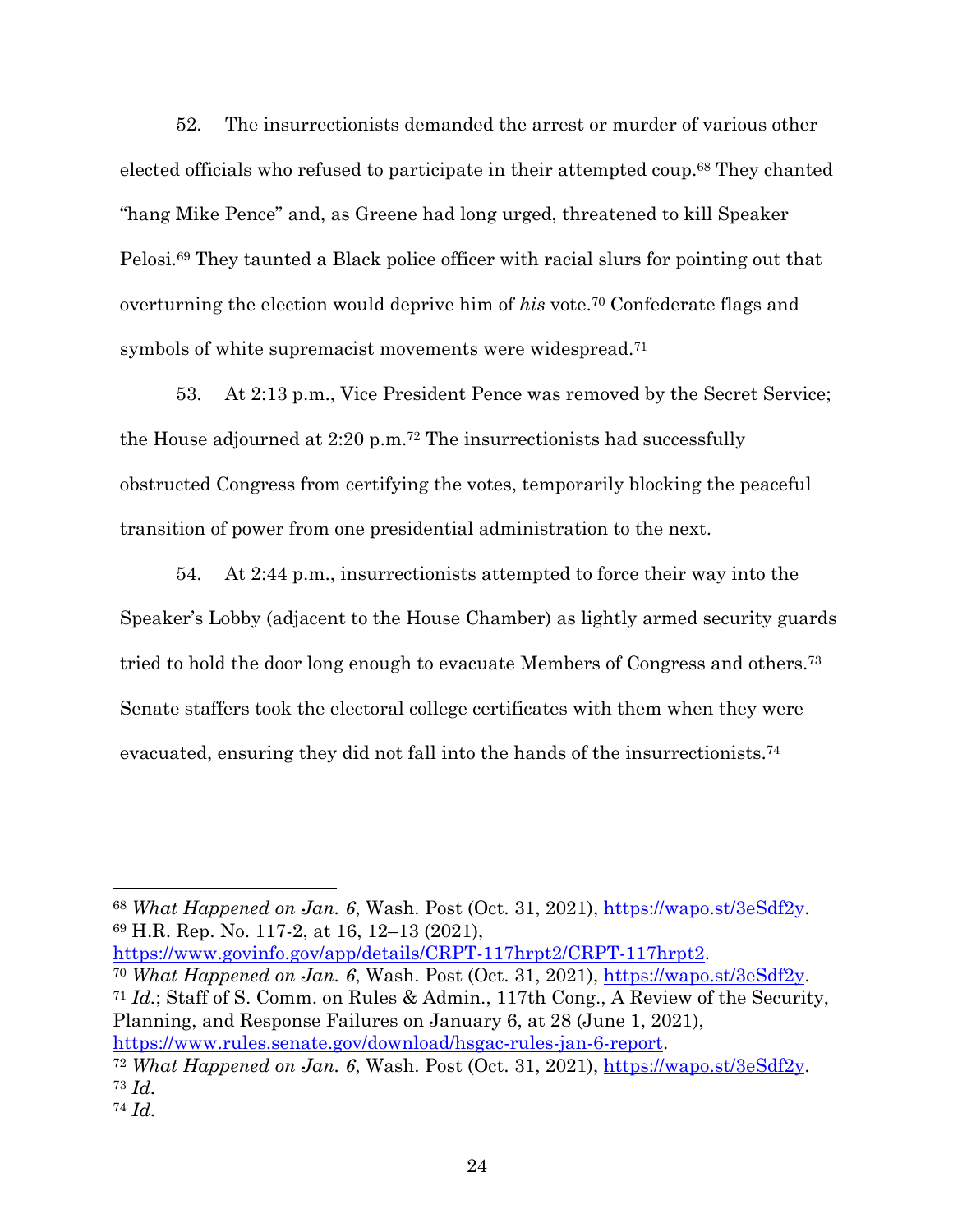55. Shortly after, the House Chamber and Senate Chamber fell. Insurrectionists, some carrying zip ties and tactical equipment, overtook the defenses of the United States government and achieved, through force, effective control over the seat of the United States Congress.75

56. At this point, leaders of the effort to overturn the election began to shift tactics. At 2:38 p.m., Trump tweeted that supporters should "stay peaceful."76 Sixteen minutes later, at 2:54 p.m., Greene followed suit and tweeted, "Be safe, Be smart. Stay peaceful. Obey the laws. This is not a time for violence."<sup>77</sup>

57. After 3:00 p.m., DHS, ATF, and FBI agents, and police from Virginia and Maryland, joined Capitol Police to help regain control of the Capitol.78 Around 4:30 p.m., insurrectionists attacked officers guarding the Capitol, beating them with improvised weapons, spraying them with mace, and beating one so badly he required staples.<sup>79</sup> Around 5:20 p.m., the D.C. National Guard began arriving.<sup>80</sup> By 6:00 p.m., the insurrectionists had been removed from the Capitol, though some committed sporadic acts of violence through the night.81 At 9:04 p.m., Greene tweeted a false claim that "Antifa infiltrated protesters who stormed Capitol."82

<sup>75</sup> *Id.*

<sup>76</sup> *Id.*

<sup>77</sup> Rep. Lofgren, *Georgia Social Media Review*, at 76.

<sup>78</sup> *What Happened on Jan. 6*, Wash. Post (Oct. 31, 2021), https://wapo.st/3eSdf2y. <sup>79</sup> *Id.*

<sup>80</sup> Staff of S. Comm. on Rules & Admin., 117th Cong., A Review of the Security, Planning, and Response Failures on January 6, at 26 (June 1, 2021),

https://www.rules.senate.gov/download/hsgac-rules-jan-6-report. 81 *What Happened on Jan. 6*, Wash. Post (Oct. 31, 2021), https://wapo.st/3eSdf2y. <sup>82</sup> Rep. Lofgren, *Georgia Social Media Review*, at 77.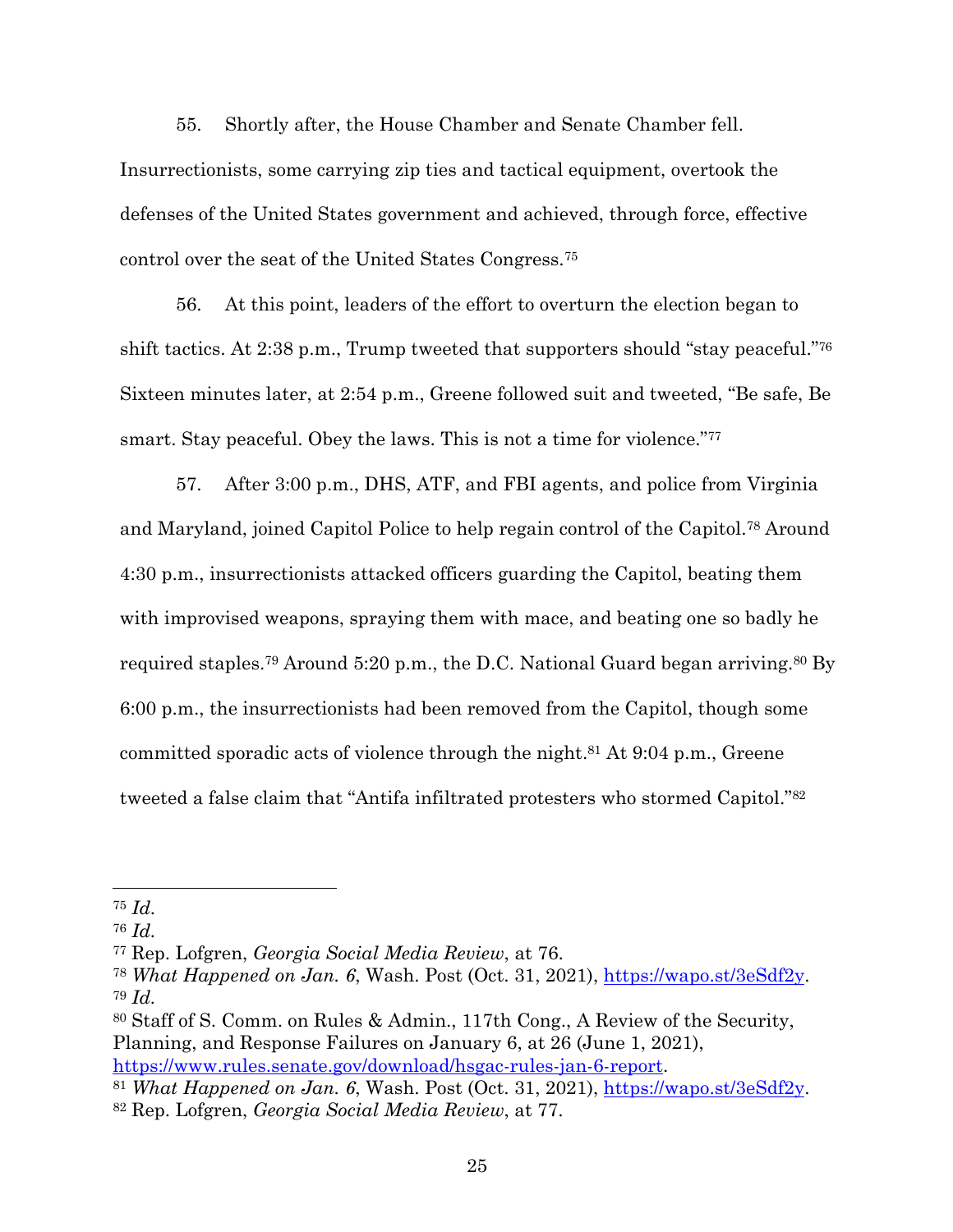58. Vice President Pence was not able to reconvene Congress until 8:06 p.m., nearly six hours after the process had been obstructed.83 Around 9 p.m., Trump's counsel John Eastman argued to Pence's counsel via email that Pence should refuse to certify Biden's victory by not counting certain states.<sup>84</sup> Pence's counsel ignored it. Congress was required under the Electoral Count Act to debate the objections filed by Senators and Members of Congress to electoral results from Arizona and Pennsylvania. Despite six Senators and 121 Representatives, including Greene, voting to reject Arizona's electoral results,<sup>85</sup> and seven Senators and 138 Representatives, including Greene, voting to reject Pennsylvania's results,<sup>86</sup> Biden's victory was ultimately certified at 3:14 a.m., January 7.87

59. In total, five people died<sup>88</sup> and over 150 police officers suffered injuries, including broken bones, lacerations, and chemical burns.89 Four Capitol Police officers on-duty during January 6 have since died by suicide.90

*work with injuries from the Capitol attack*, CBS News (June 4, 2021), https://cbsn.ws/3eyXZr8; Michael S. Schmidt & Luke Broadwater, *Officers' Injuries, Including Concussions, Show Scope of Violence at Capitol Riot, N.Y. Times (Feb. 11,* 

<sup>83</sup> *What Happened on Jan. 6*, Wash. Post (Oct. 31, 2021), https://wapo.st/3eSdf2y. <sup>84</sup> *Id.*

 $85$  167 Cong. Rec. H77 (daily ed. Jan. 6, 2021),  $\frac{\text{http://bit.ly/Jan6CongRec.}}{\text{http://bit.ly/Jan6CongRec.}}$ <sup>86</sup> *Id.* at H98.

<sup>87</sup> *What Happened on Jan. 6*, Wash. Post (Oct. 31, 2021), https://wapo.st/3eSdf2y; 167 Cong. Rec. H114–15 (daily ed. Jan. 6, 2021), http://bit.ly/Jan6CongRec. 88 Jack Healy, *These Are the 5 People Who Died in the Capitol Riot*, N.Y. Times (Jan.

<sup>11, 2021),</sup> https://nyti.ms/3pTyN5q. 89 Michael Kaplan & Cassidy McDonald, *At least 17 police officers remain out of* 

<sup>2021),</sup> https://nyti.ms/3eN31k2.. 90 Luke Broadwater & Shaila Dewan, *Congress Honors Officers Who Responded to Jan. 6 Riot*, N.Y. Times (Aug. 3, 2021), https://nyti.ms/3EURwlp.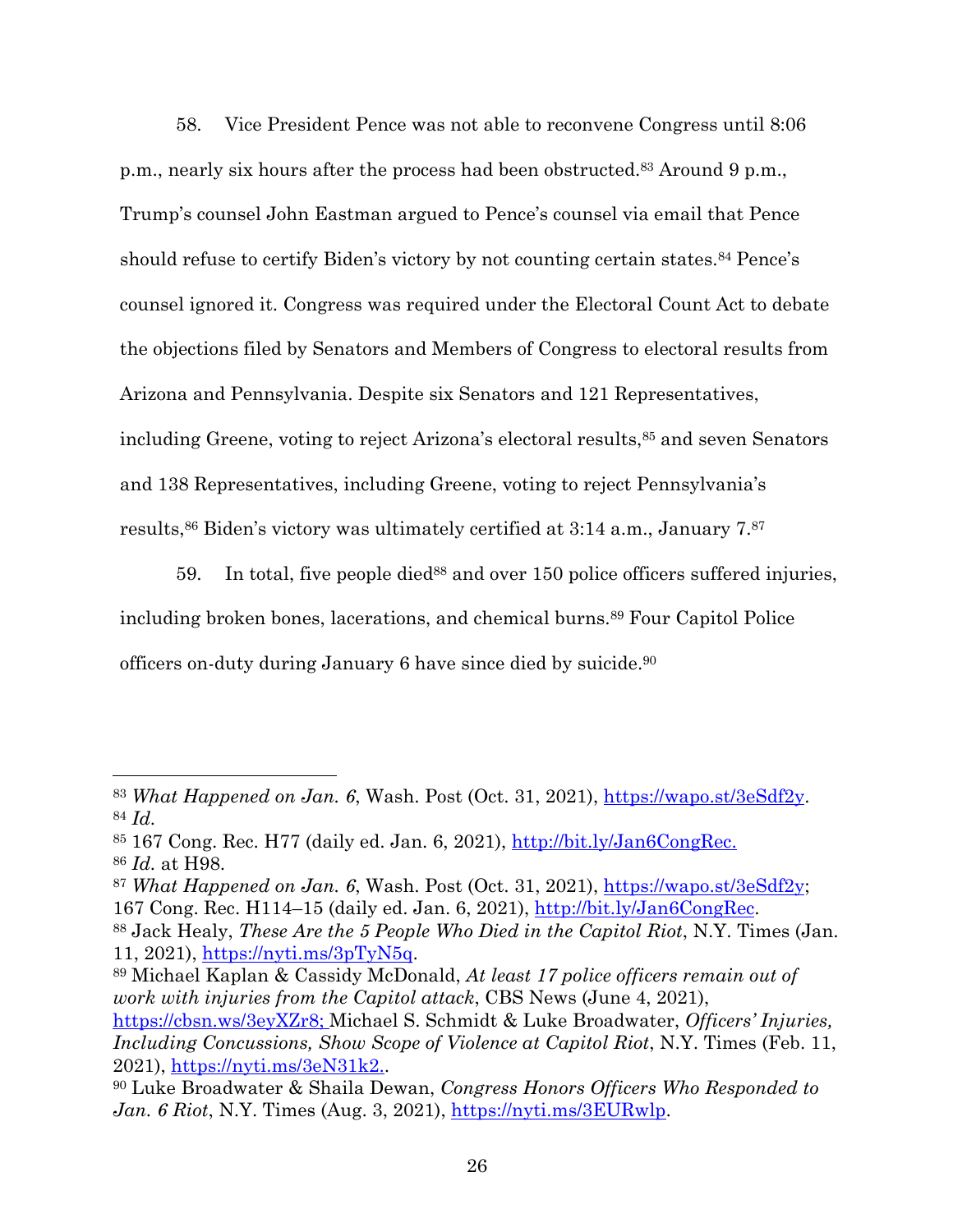## **Greene's Statements Defending the Insurrectionists**

60. On January 7, Greene insisted, falsely, that any violence was committed by "Antifa" and that Trump supporters were not involved.91 On October 26, 2021, Greene insisted that "January 6 was a riot . . . and if you think about what our Declaration of Independence says, it says to overthrow tyrants."92 Seeking to overthrow the government is not a "riot," it is an insurrection. She has also referred to the insurrectionists as "patriots" and publicly condemned the actions of the Department of Justice to hold the insurrectionists accountable.93 Recently, she suggested the attack was perpetrated by the FBI, <sup>94</sup> and attended a white nationalist conference where the insurrection was praised as "awesome."<sup>95</sup>

61. Representative Greene's false denials do not detract from her repeated support for the insurrection; rather, they suggest an attempt to confuse the public about the events of the day, even as she continues to endorse and advocate for the insurrection's goals and defend and praise the insurrectionists as "patriots." And, in any case, no amount of post-insurrection obfuscation can undo the fact that

<sup>91</sup> Rep. Lofgren, *Georgia Social Media Review*, 78–79, 96.

<sup>92</sup> https://www.washingtonpost.com/politics/2021/10/26/marjorie-taylor-greene-saysjan-6-riot-was-line-with-declaration-independence/. 93 *See, e.g.*, Alia Shoaib, *Marjorie Taylor Greene visited accused Jan. 6 rioters in jail* 

*and told Steve Bannon the prisoners cry while singing the national anthem every night*, Business Insider (Nov. 6, 2021) https://www.businessinsider.com/marjorietaylor-greene-visited-jan-6-rioters-jailed-patriot-wing-2021-11. 94 Rep. Marjorie Taylor Greene (@RepMTG), Twitter (12:20 a.m. Mar. 10, 2022)

https://twitter.com/RepMTG/status/1501790101189312513. 95 Aaron Navarro & Robert Costa, *Marjorie Taylor Greene downplays speaking at a* 

*conference founded by white nationalist*, CBS News (Feb. 28, 2022) https://www.cbsnews.com/news/marjorie-taylor-greene-cpac-nick-fuentes-afpacwhite-nationalist/.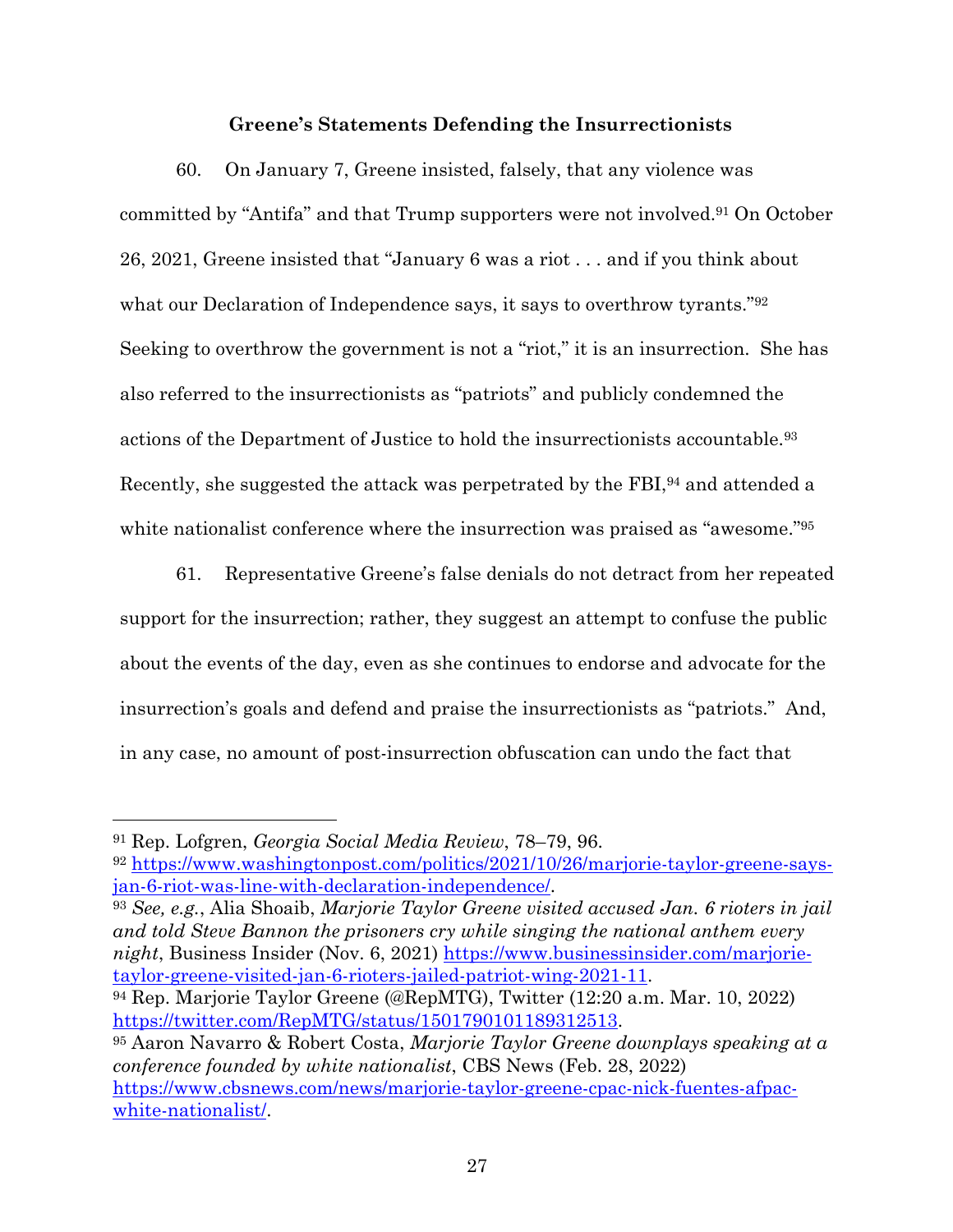Greene aided and engaged in the insurrection, by encouraging the insurrectionists prior to and on the day of the insurrection.

## **INELIGIBILITY ANALYSIS**

# **The ALJ and the Secretary of State must hear candidate challenges based on Section Three, such hearings are consistent with precedent, and Georgia has a duty to prevent unqualified congressional candidates from appearing on the ballot.**

62. In general, states can apply ballot eligibility procedures to candidates for federal office who do not meet the criteria established by the U.S. Constitution. As then-Judge (now U.S. Supreme Court Justice) Gorsuch held, a state's "legitimate interest in protecting the integrity and practical functioning of the political process permits it to exclude from the ballot candidates who are constitutionally prohibited from assuming office." *Hassan v. Colorado*, 495 F. App'x 947, 948 (10th Cir. 2012); *accord Peace & Freedom Party v. Bowen*, 750 F.3d 1061 (9th Cir. 2014); *see also Burdick v. Takushi*, 504 U.S. 428, 441 (1992) ("the right to vote is the right to participate in an electoral process that is necessarily structured to maintain the integrity of the democratic system").

63. The candidate challenge process in Georgia is fully competent to adjudicate questions of ineligibility under the Disqualification Clause of the Fourteenth Amendment. First, a process for disqualifying candidates ineligible under Section Three was an express condition of the federal statute that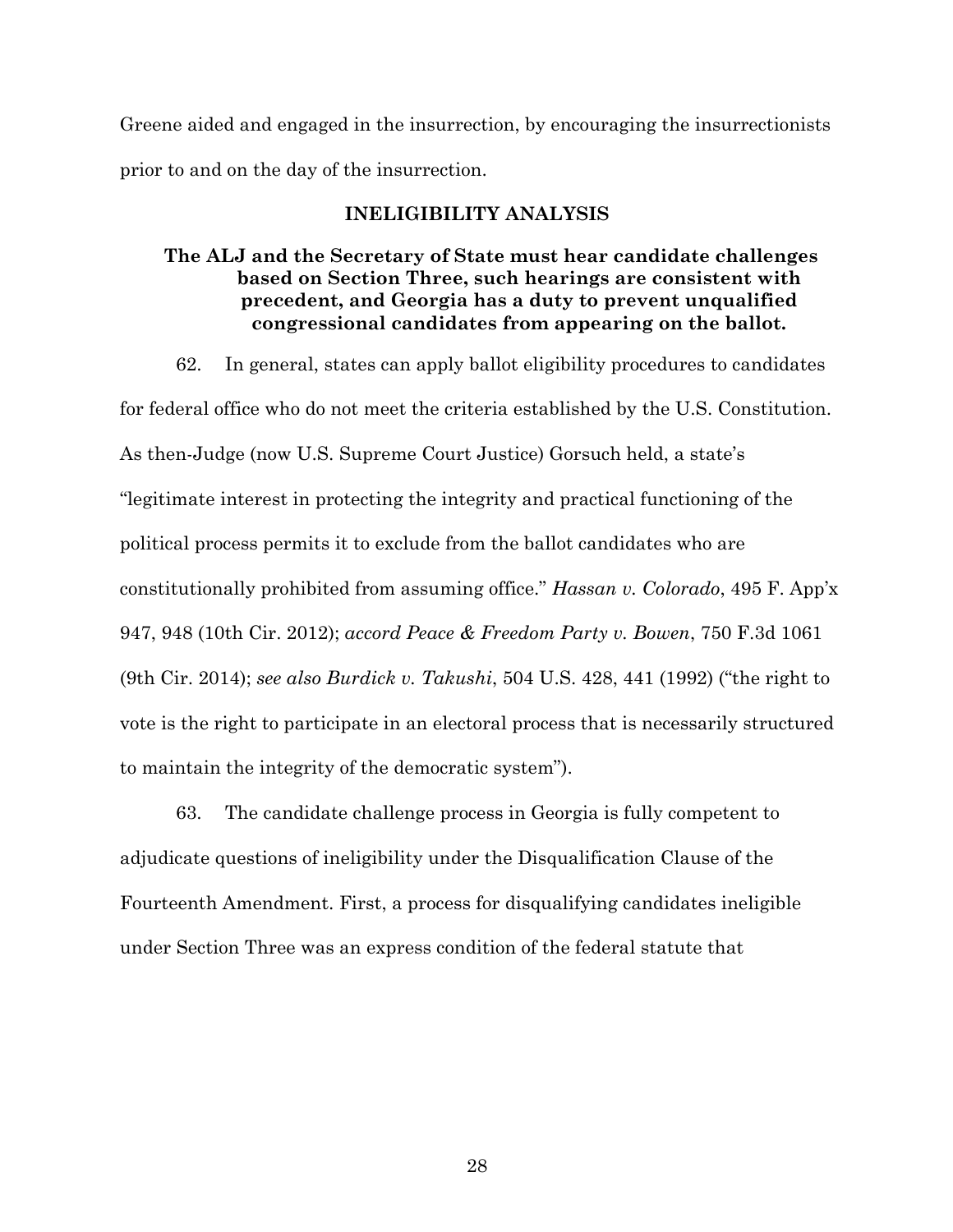readmitted Georgia to the Union after the Civil War.<sup>96</sup> Second, as discussed above, the challenge process provides ample process to the challenged candidate, and allows the candidate to present evidence, call witnesses, testify, and appeal any adverse decisions to the Fulton County Superior Court and beyond.97

64. Georgia law specifically authorizes challenges to candidates on the grounds that the candidate is "not qualified to seek and hold the public office" in question and requires "[e]very candidate for federal . . . office" to "meet the constitutional and statutory qualifications for the office being sought." O.C.G.A. §§ 21-2-5(a)-(b). Within the last decade, this challenge process has been used against a presidential candidate who was alleged not to meet the constitutional requirements for office. *See generally Farrar*, No. 1215136-60-Malihi.

65. There is a history of states using state law processes to exclude candidates who are ineligible to hold office under the Disqualification Clause. *See Worthy*, 63 N.C. at 204–05; *In re Tate*, 63 N.C. 308 (1869); *State ex rel. Sandlin v. Watkins*, 21 La. Ann. 631, 633–34 (La. 1869). Furthermore, these processes have long included initial determinations of qualifications by non-judicial state officials. *See Worthy*, 63 N.C*.* at 200. And although the U.S. Supreme Court held it lacked

<sup>96</sup> 40 Cong. Ch. 70, 15 Stat. 73 (1868) ("no person prohibited from holding office under the United States . . . by section three of the proposed amendment to the Constitution of the United States, known as article fourteen, shall be deemed eligible to any office in [any] of said States, unless relieved from disability as provided by said amendment").

<sup>97</sup> The Georgia procedures also satisfy Chief Justice Chase's dictum that Section Three requires "proceedings, evidence, decisions, and enforcements of decisions, more or less formal" to determine who is and is not covered. *In re Griffin*, 11 F. Cas. 7, 26–27 (C.C.D. Va. 1869).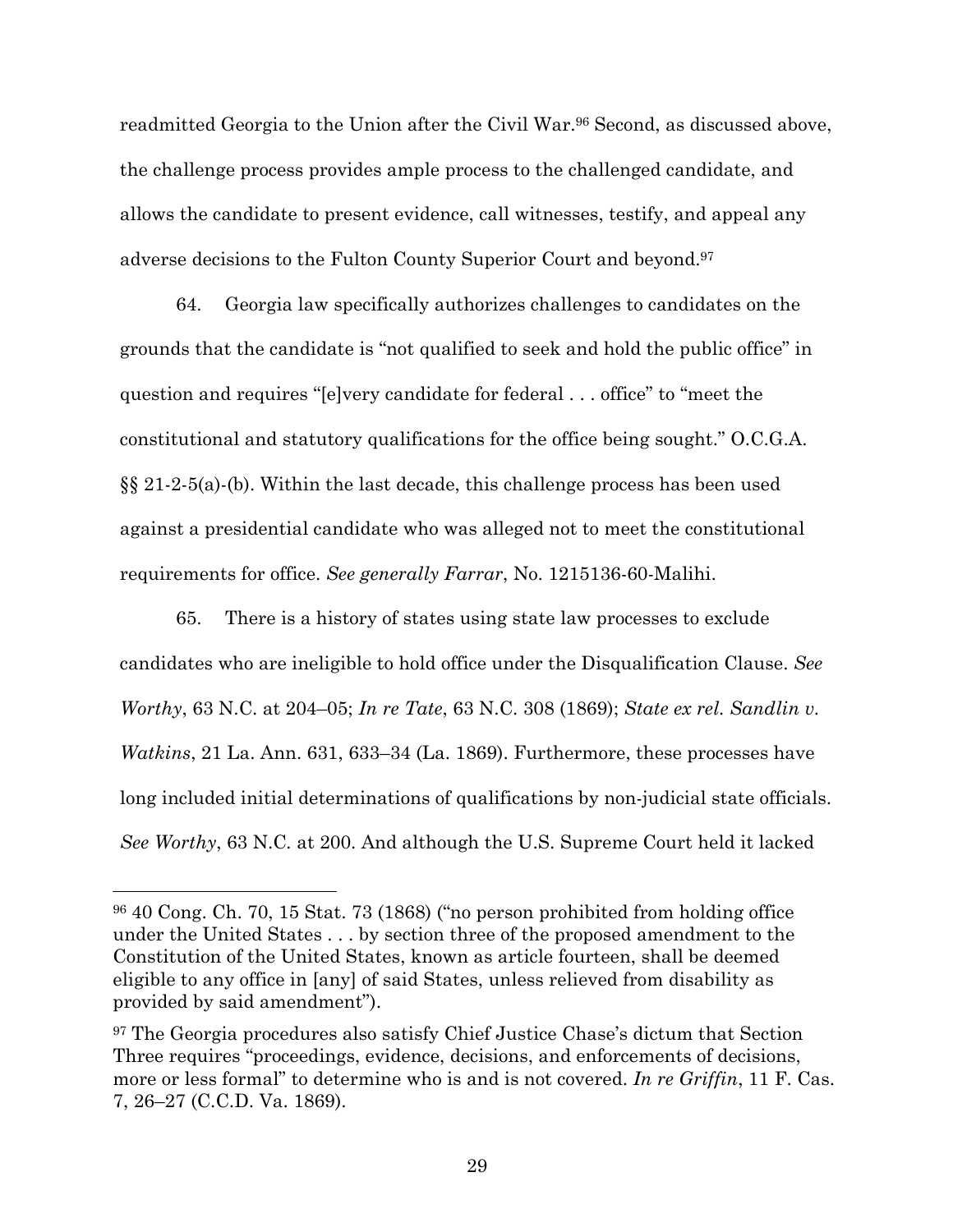jurisdiction to review the *merits* of the case in *Worthy* under a more restrictive jurisdiction-granting statute than it is currently governed by, *Worthy v. Commissioners*, 76 U.S. 611, 613 (1869), it seemingly never occurred to anyone that states lacked the power to enforce this provision entirely—an issue the Court would arguably have jurisdiction over.

66. The fact that the U.S. House of Representatives itself has authority to exclude Greene, if re-elected, does not deprive the sovereign state of Georgia of the power and obligation to protect the integrity of its own ballots.98 The power of the House attaches *after* an election. *Cf. Barry v. United States ex rel. Cunningham*, 279 U.S. 597, 614 (1929) (suggesting the power attaches when a member-elect presents their credentials to the relevant body). But states are given broad powers to regulate pre-election conduct of congressional races under the "Elections Clause." U.S. Const. art. I, § 4, cl. 1. For nearly one hundred years, the Supreme Court has affirmed that the power granted by that clause "embrace[s an] authority to provide a complete code for congressional elections." *Smiley v. Holm*, 285 U.S. 355, 366 (1932); *accord Arizona v. Inter Tribal Council of Ariz., Inc.,* 570 U.S. 1, 8– 9 (2013); *Roudebush v. Hartke*, 405 U.S. 15, 24–25 (1972). That includes verifying the eligibility of congressional candidates.

67. Once a state has determined a candidate is disqualified under Section Three, it has a duty to ensure that the unqualified candidate is not listed on the

<sup>98</sup> Resolving this issue now, at the primary stage, would ensure that Republican primary voters may choose a constitutionally eligible candidate in the normal election schedule, and would prevent the possible need for a special election.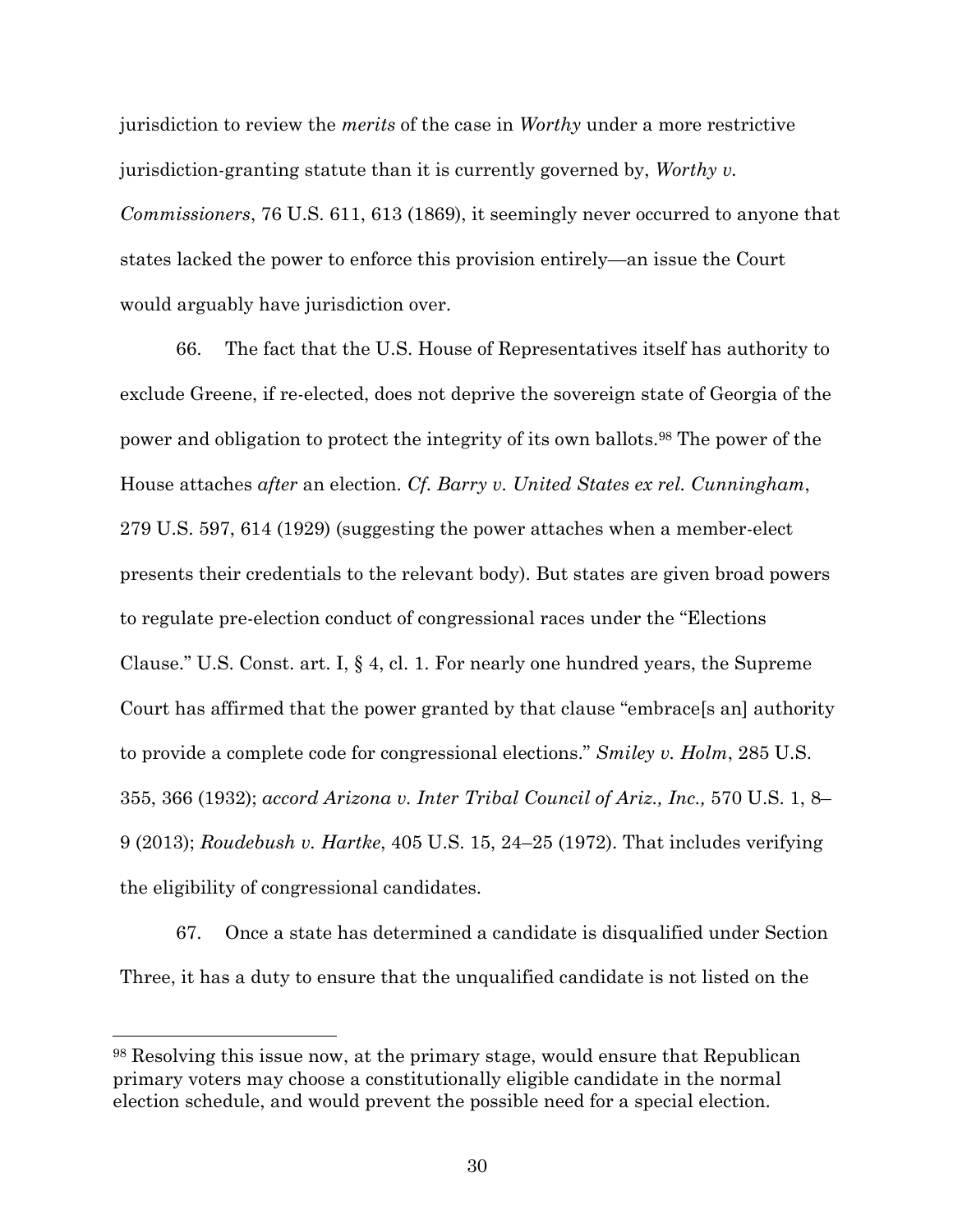ballot. Just as Georgia should exclude an eighteen-year-old candidate from the primary for a congressional race, it should also exclude one who engaged in an insurrection against the United States.

# **January 6 was an insurrection or rebellion within the meaning of Section Three of the Fourteenth Amendment.**

68. The January 6 attack constituted an "insurrection" or "rebellion" under Section Three of the Fourteenth Amendment.

69. First, the insurrectionists defied the authority of the United States. *See In re Charge to Grand Jury*, 62 F. 828, 830 (N.D. Ill. 1894) (defining insurrection as an uprising "so formidable as for the time being to defy the authority of the United States"); *Insurrection*, Worcester's Dictionary (1835) (leading pre-1868 dictionary defining "insurrection" to mean "[a] seditious rising against government");99 *see also Allegheny Cty. v. Gibson*, 90 Pa. 397, 417 (1879) (applying a similar definition); 4 Wm. Blackstone, Commentaries on the Laws of England, \*81–82 (distinguishing riots from violence against the state). During the attack, insurrectionists were armed, called for the death of elected officials (including the Vice President, the Speaker of the House of Representatives, and other prominent Members of Congress), attacked law enforcement, and forced their way into the building. Five people died and 150 law enforcement officers were

<sup>99</sup> Most legal authority defining "insurrection" pertains to insurrections against *any* government. Under Section Three, the violent uprising must be against the United States, rather than state or local government. *See* U.S. Const. amend. XIV, § 3 (applying to a person who previously swore "to support the Constitution of the United States" but engaged in insurrection "against the same").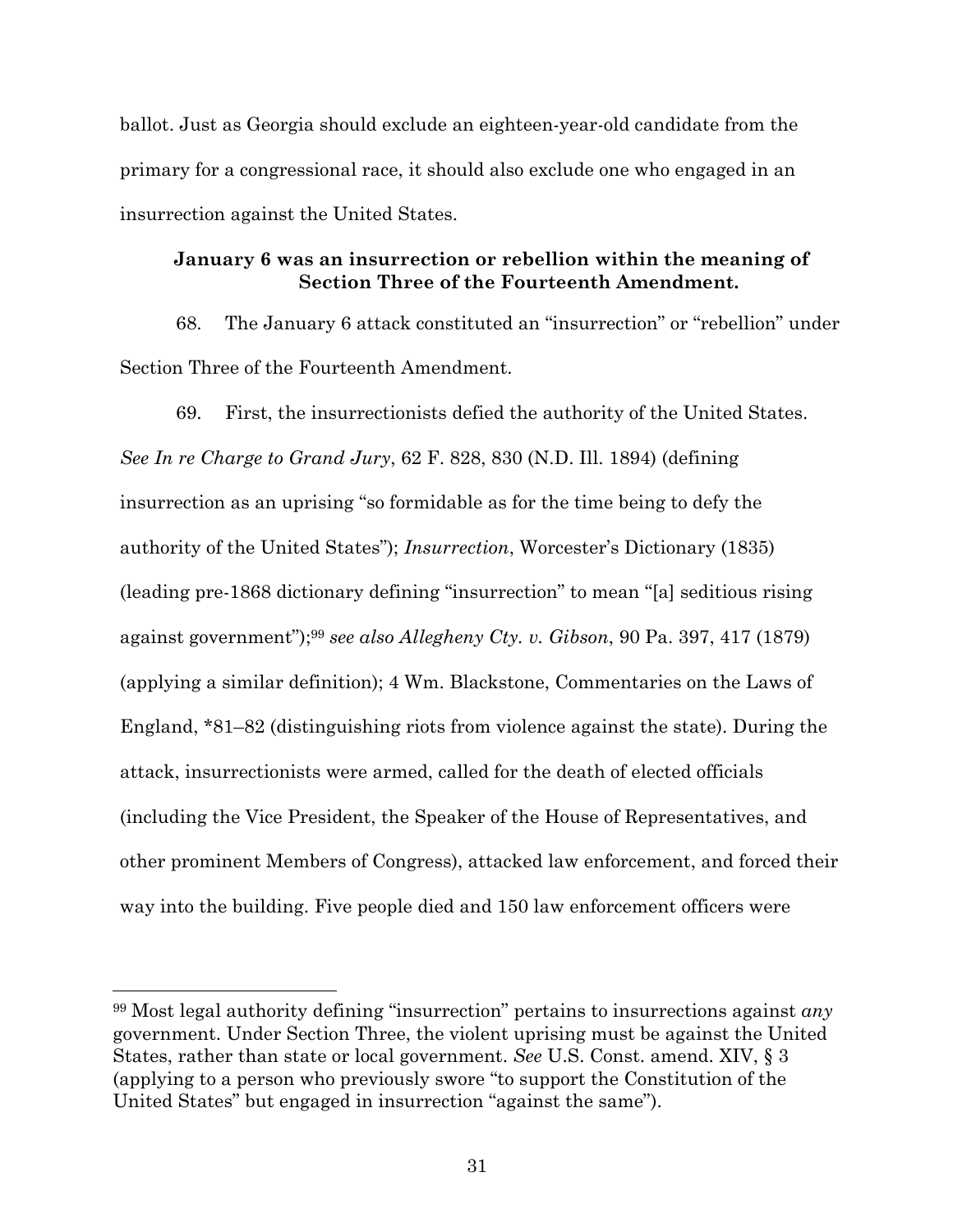injured. It took the combined efforts of the Capitol Police, federal agents, state police, and the National Guard to clear the insurrectionists from the Capitol.100

70. Second, the insurrectionists' goal was to overthrow the government or obstruct its core functions. *See Pan Am. World Airways, Inc. v. Aetna Cas. & Sur. Co.*, 505 F.2d 989, 1005 (2d Cir. 1974) (insurrection requires "an intent to overthrow a lawfully constituted regime"); *Home Ins. Co. of N.Y. v. Davila*, 212 F.2d 731, 736 (1st Cir. 1954) (insurrectionary action must be "specifically intended to overthrow the constituted government and to take possession of the inherent powers thereof"). Even before the attack, the entire point of the demonstration was to intimidate Congress and Vice President Pence—in particular, to intimidate Pence into violating the Twelfth Amendment and the Electoral Count Act by ignoring the legal electoral votes for Biden. And the insurrectionists mounted their violent assault on the U.S. Capitol and the government officials within for the purpose of preventing the Vice President of the United States and the United States Congress from fulfilling their constitutional roles in ensuring the peaceful

<sup>100</sup> The original public understanding of "insurrection" may not have required actual violence. *See In re Charge to Grand Jury*, 62 F. 828, 830 (N.D. Ill. 1894) (insurrection does not require "bloodshed," only that the uprising be "so formidable as for the time being to defy the authority of the United States"). Twentieth-century cases typically define "insurrection" as requiring violence. *See Pan Am. World Airways, Inc. v. Aetna Cas. & Sur. Co.*, 505 F.2d 989, 1017 (2d Cir. 1974) (defining insurrection to require "a violent uprising"); *Home Ins. Co. of N.Y. v. Davila*, 212 F.2d 731, 736 (1st Cir. 1954) (similar). As set forth above, the facts of January 6 easily satisfy any such requirement.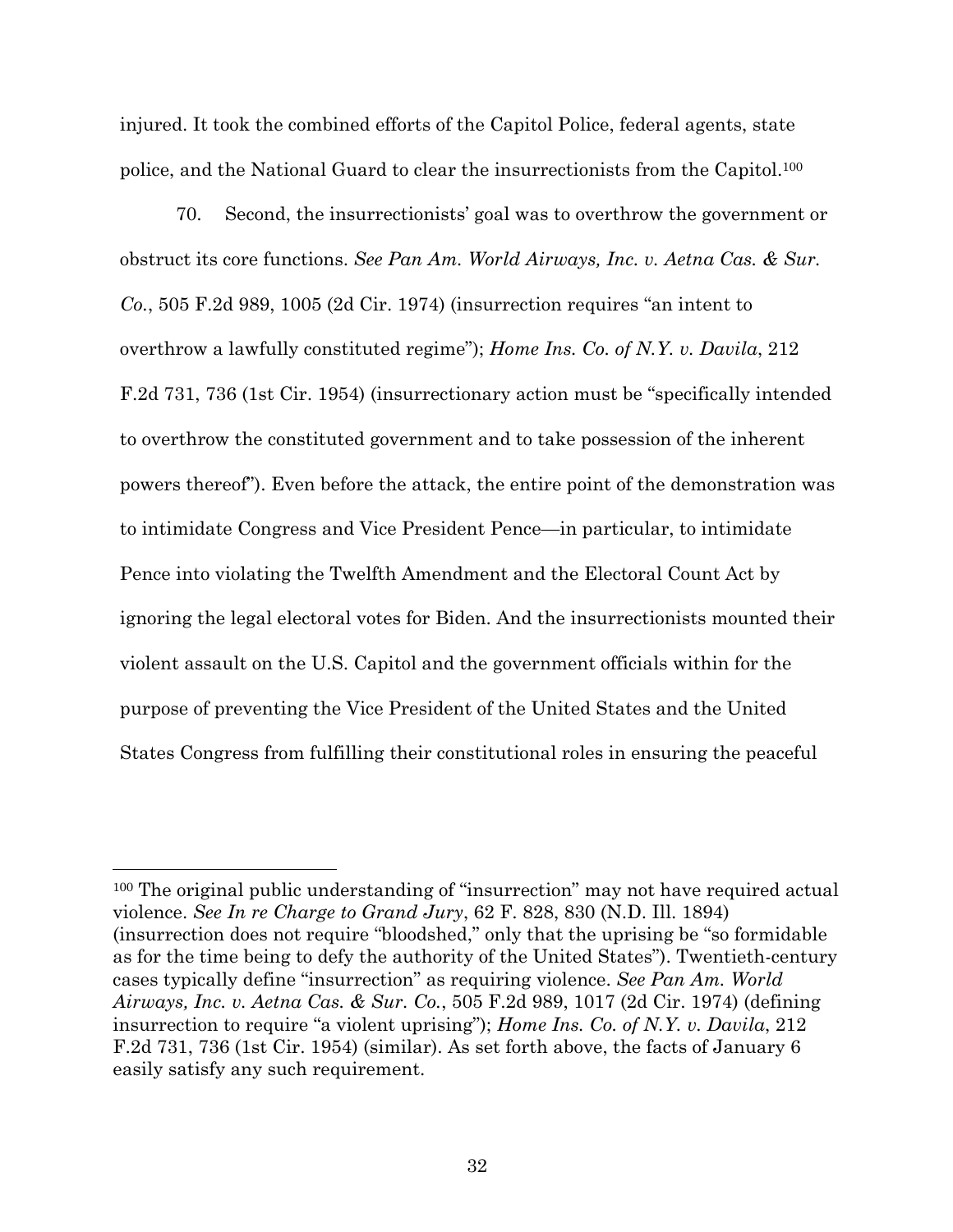transition of power. As they attacked, the insurrectionists insisted that elected officials anoint their preferred candidate the winner—or be murdered.

71. This was an attack on the *United States*. The importance of counting the electoral votes in our constitutional system cannot be overstated. It formalizes a deeper, bedrock norm in our democracy: the peaceful transition of power. The Electoral Count Act, as well as the Article II and the Twelfth Amendment, lay out the procedures for counting votes; together with the Twentieth Amendment, they ensure that transition is orderly and non-violent. They are essential constitutional functions of the United States government. An attempt to disrupt those procedures, particularly through violence, is an attack on our country itself.

72. This was no mere riot; it was an attempt to disrupt an essential constitutional function and illegally prolong Trump's tenure in office. And while an attack on public authority need not be likely to succeed in order to constitute an insurrection, *see Davila*, 212 F.2d at 736 ("An insurrection aimed to accomplish the overthrow of the constituted government is no less an insurrection because the chances of success are forlorn."), the January 6 insurrectionists' violent seizure of the House and Senate Chambers and key congressional offices did, in fact, obstruct and delay this essential constitutional procedure. They very nearly succeeded in achieving their aim of overturning the results of the 2020 presidential election. U.S. Representative Peter Meijer of Michigan, a member of Greene's party who joined the House on the same day as her, has described the attack as "a violent attempt to interfere with the proceedings of Congress, and specifically the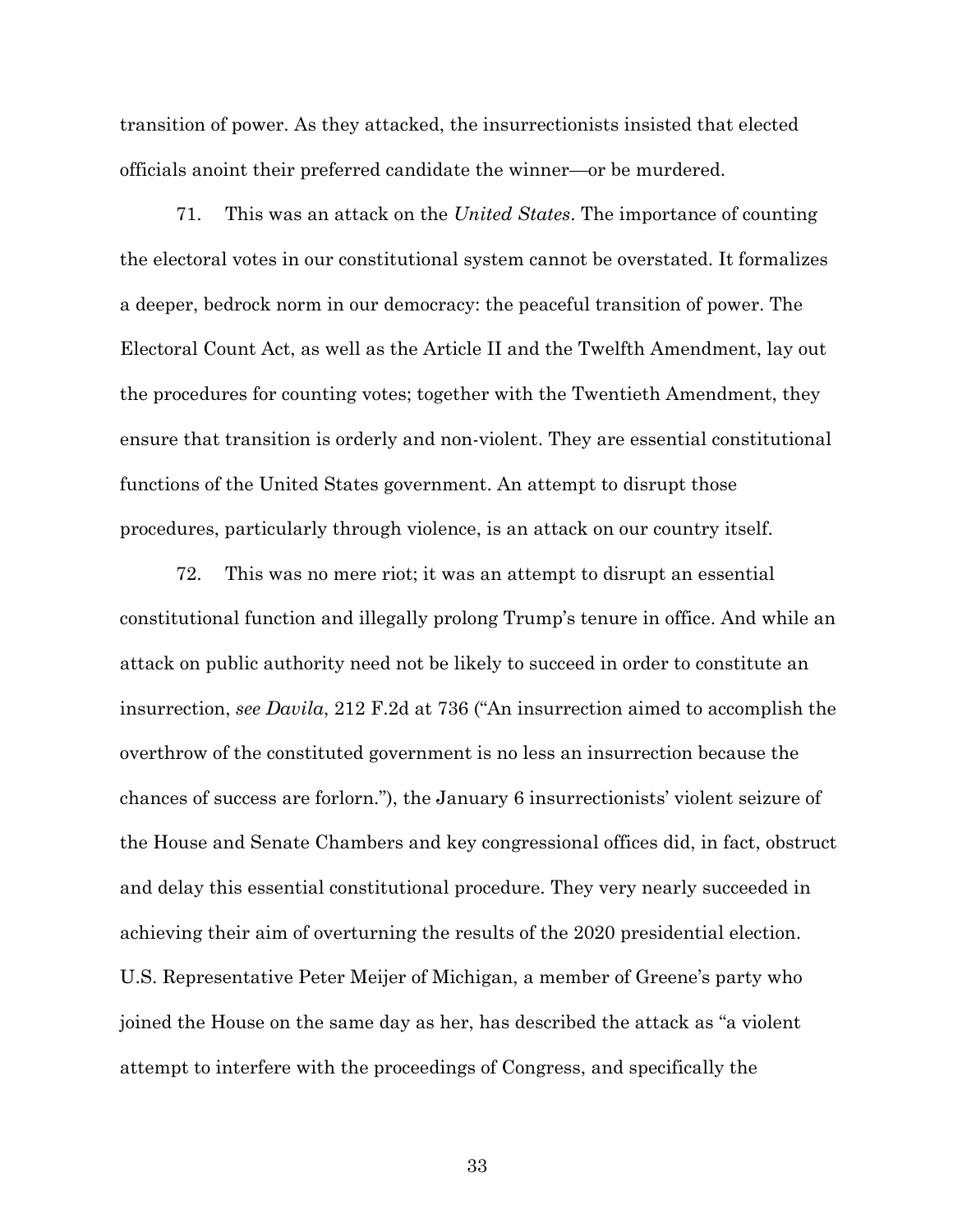certification of the Electoral College results."101 General Mark Milley, Chairman of the Joint Chiefs of Staff, "believed January 6 was a planned, coordinated, synchronized attack on the very heart of American democracy, designed to overthrow the government"; he referred to January 6 as a "coup attempt."102 If this violent attack on the political system of the United States in the heart of the nation's capital is not an insurrection, then nothing is.

73. This analysis of January 6 is consistent with the understanding of Congress, the U.S. Department of Justice, and federal courts.

74. On the evening of January 6, after Congress was finally able to reconvene, Senator Mitch McConnell of Kentucky, the Senate Majority Leader, described the assault as a "failed insurrection."103 He has since confirmed his understanding in response to the attempted characterization of the insurrection as "legitimate political discourse": "We saw it happen. It was a violent insurrection for the purpose of trying to prevent the peaceful transfer of power after a legitimately certified elections, from one administration to the next. That's what it was."104

75. In court filings, the U.S. Department of Justice has characterized the attack on the Capitol as "an insurrection attempting to violently overthrow the

<sup>101</sup> Death threats, primary challenge followed Rep. Meijer's vote to impeach Trump *after Jan. 6*, PBS (Jan. 4, 2022), https://to.pbs.org/3FXcKAj. 102 Bob Woodward & Robert Costa, Peril, xviii (2021).

<sup>103</sup> Nicholas Fandos et al., *Resuming electoral counting, McConnell condemns the mob assault on the Capitol as a 'failed insurrection'*, N.Y. Times (Jan. 6, 2021), https://www.nytimes.com/2021/01/06/us/politics/insurrection.html. 104 Jonathan Weisman & Annie Karni, *McConnell Denounces R.N.C. Censure of* 

Jan. 6 Panel Members, N.Y. Times (Feb. 8, 2022), https://nyti.ms/36C78yC.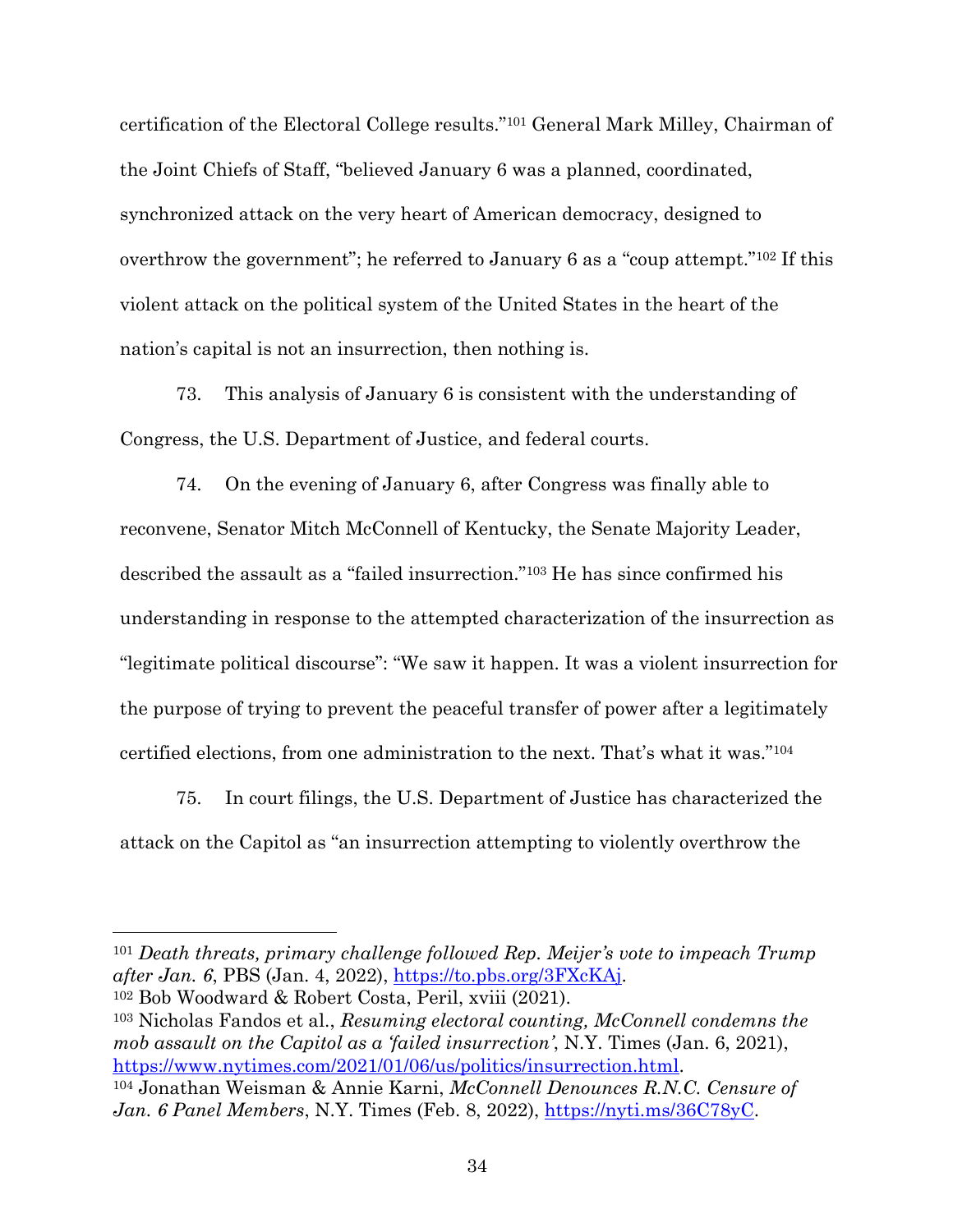United States Government."105 Judge Carl Nichols of the U.S. District Court for the District of Columbia has described the attack as an "uprising" that "target[ed] a proceeding prescribed by the Constitution and established to ensure a peaceful transition of power."106 Members of the "Oath Keepers" that stormed the Capitol or organized the storming have been indicted on seditious conspiracy charges.107

76. Bipartisan majorities of the House and Senate voted for articles of impeachment describing the attack as an "insurrection."108 And in the impeachment trial, President Trump's own defense lawyer stated that "the question before us is not whether there was a violent insurrection of [sic] the Capitol. On that point, everyone agrees."109 The Senate voted by unanimous consent to award a Congressional Gold Medal for Capitol Police officer Eugene Goodman via a bill that categorized the January 6 attackers as

<sup>105</sup> United States v. Chansley, No. 21-cr-00003 (D. Ariz. filed Jan. 14, 2021), ECF No. 5, <u>https://bit.ly/3FJ1LdM</u>.<br><sup>106</sup> United States v. Miller, No. 21-cr-00119 (D.D.C. Dec. 21, 2021), ECF No. 67,

https://bit.ly/318NBmX.<br><sup>107</sup> United States v. Rhodes, No. 22-cr-00015, ECF No. 1, Indictment, at 8–32

<sup>(</sup>D.D.C. Jan 12, 2022), https://s3.documentcloud.org/documents/21178549/rhodescomplaint.pdf. The elements of seditious conspiracy track the definition of insurrection almost exactly. 18 U.S.C. § 2384 (defining crime as "conspir[ing] to overthrow, put down, or to destroy by force the Government of the United States . . . or to oppose by force the authority thereof, or by force to prevent, hinder, or delay the execution of any law of the United States"). Of course, as discussed below, disqualification under Section Three does not require criminal charges. <sup>108</sup> 167 Cong. Rec. H191 (daily ed. Jan. 13, 2021); 167 Cong. Rec. S733 (daily ed. Feb. 13, 2021).

 $109$  167 Cong. Rec. S729 (daily ed. Feb. 13, 2021),  $\frac{http://bit.ly/EveryoneAgrees.}$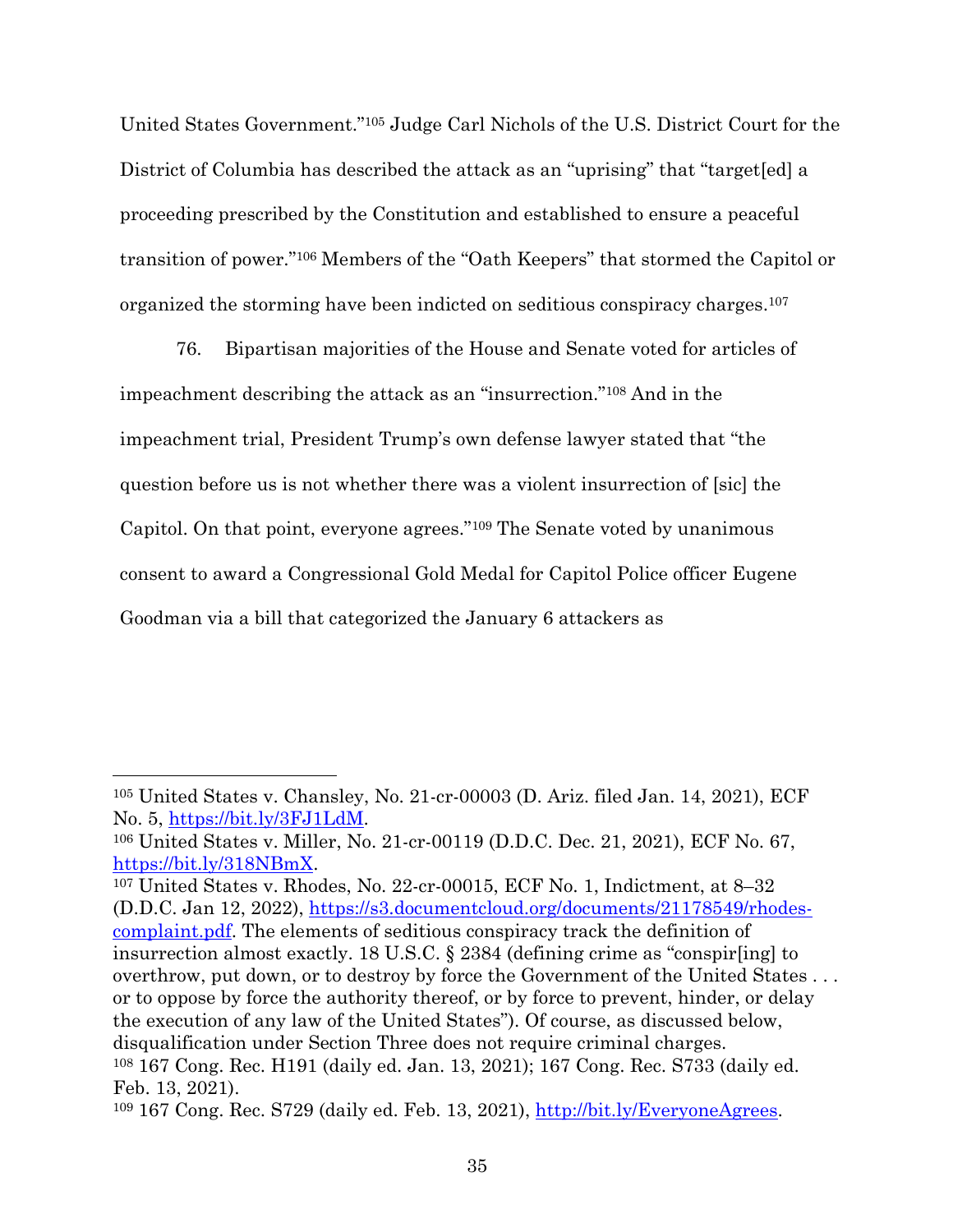"insurrectionists."110 Congress separately voted to award Congressional Gold Medals to other Capitol Police, using the same "insurrectionists" language.<sup>111</sup>

77. Recognizing January 6 as an insurrection or rebellion for purposes of Section Three is also consistent with the intent of the Fourteenth Amendment's drafters, who worried that the reelection of the pre-war political class in the South would re-empower those willing to use violence or otherwise reject the results when their preferred policies were not enacted, or their preferred candidates were not elected. *See, e.g.*, 69 Cong. Globe, 39th Cong., 1st Sess. 2532 (1866) (statement of Rep. Banks) ("They do not rely on ideas for success. They govern by force. Their philosophy is force. Their tradition is force."). The idea behind Section Three was that politicians who took an oath to protect the Constitution and then disregarded the norms of peaceful and lawful political discourse could not be trusted to hold office—that was true then, and it remains true today.

# **Because Greene encouraged the insurrection and helped plan the January 6 events with the intent to incite or aid an insurrection or rebellion, or with the knowledge that an insurrection or rebellion was substantially likely, she has engaged in insurrection or rebellion under the Fourteenth Amendment.**

78. To "engage" in insurrection or rebellion, one must voluntarily and knowingly aid the insurrection by providing it with something useful or necessary.

<sup>110</sup> 167 Cong. Rec. S694–95 (daily ed. Feb. 12, 2021).

<sup>111</sup> Pub. L. No. 117-32, 135 Stat. 322 (2021).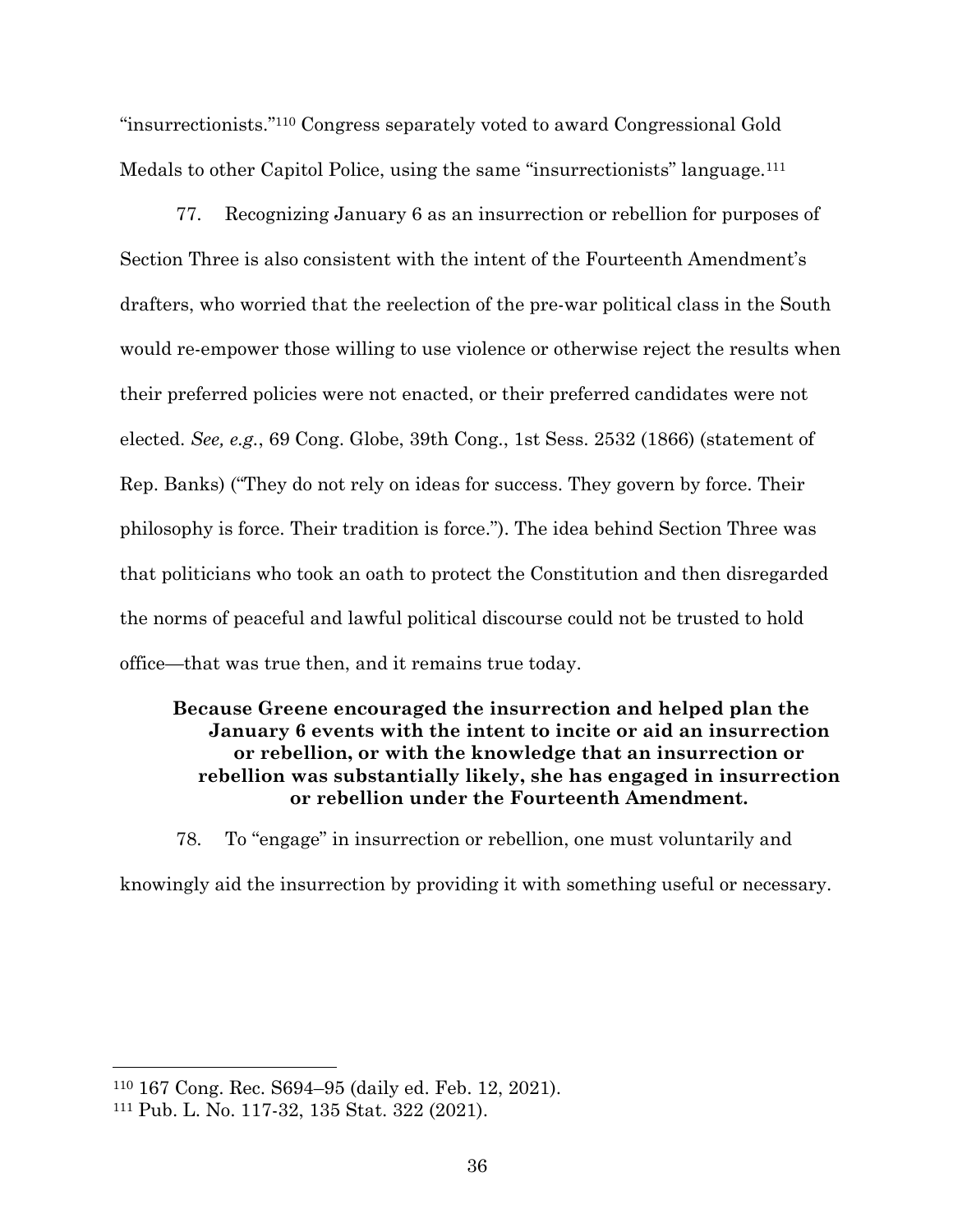79. The Disqualification Clause does not require that one personally commit acts of violence or open defiance to have "engaged" in an insurrection.<sup>112</sup> Nor does it require that they be charged with criminal offenses. In the leading national case on the standard for "engaging" in insurrection under Section Three a case where the disqualified candidate had not been charged with any crimes whatsoever—the North Carolina Supreme Court interpreted the word "engage" to mean "[v]oluntarily aiding the rebellion, by personal service, or by contributions, other than charitable, of any thing that was useful or necessary" to it. *Worthy*, 63 N.C. at 203; *see also United States v. Powell*, 65 N.C. 709 (C.C.D.N.C. 1871) (holding that "engage" merely required "a voluntary effort to assist the Insurrection . . . and to bring it to a successful [from insurrectionists' perspective] termination")*.* For example, voluntary efforts to help transport combatants to the site of conflict can qualify as "engaging" in insurrection. *See Martin v. Wallace*, 40 Ga. 52, 54–55 (1869) (in tort case, finding no recovery for injury incurred while transporting Confederate soldiers to front, because plaintiff was "engaged" in insurrection); *Wallace v. Cannon*, 38 Ga. 199, 204 (1868) (same).

80. This is similar to the doctrine of civil aiding and abetting liability: someone who knowingly aids an unlawful act is also liable. This doctrine is familiar to Georgia courts. *See, e.g.*, *Fed. Deposit Ins. Corp. v. Loudermilk*, 305 Ga. 558, 826 S.E.2d 116, 125 (2019) (describing the doctrine); *Anthony v. Am. Gen. Fin.* 

<sup>112</sup> For example, Confederate President Jefferson Davis did not personally engage in violence during the Civil War.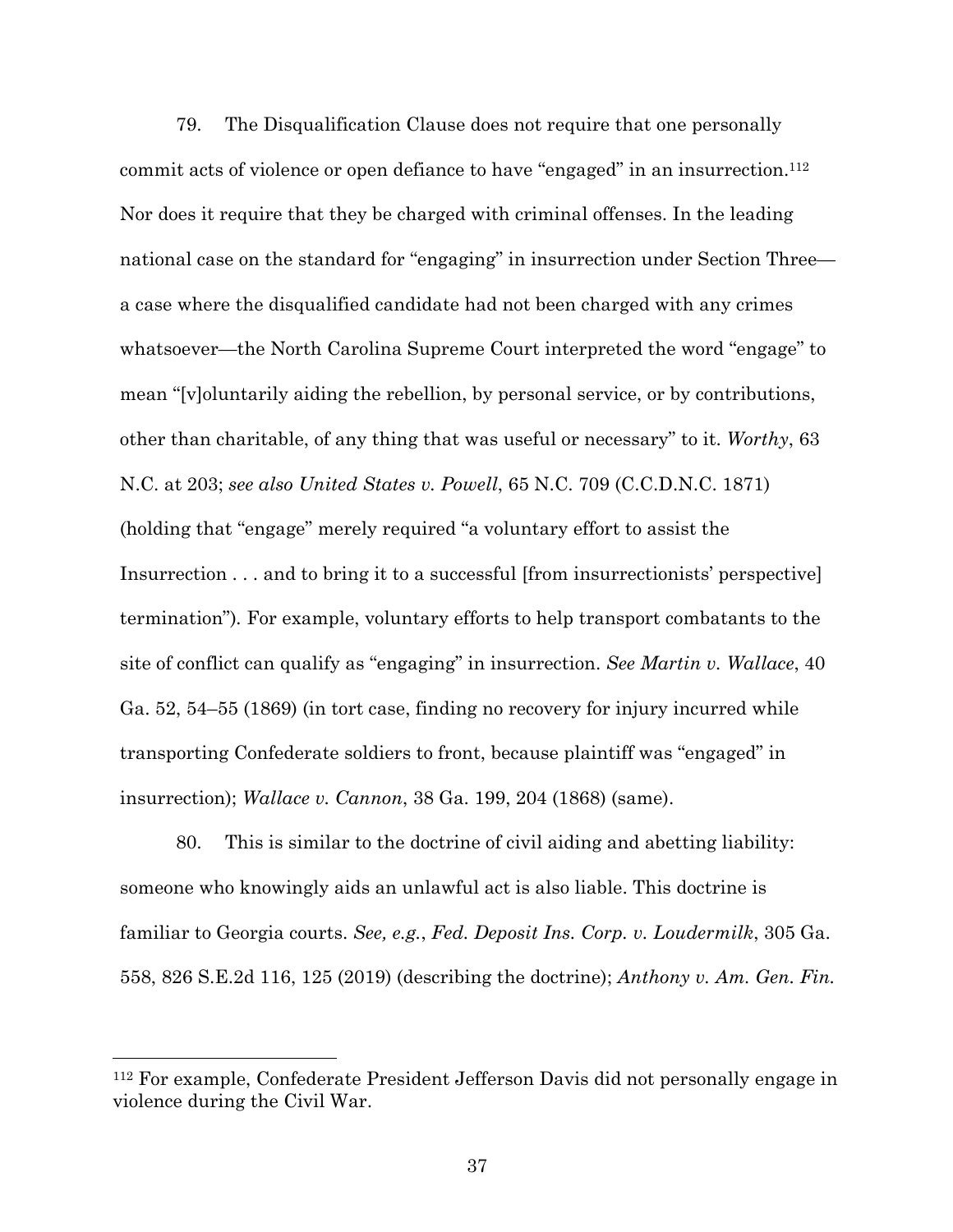*Servs., Inc.*, 287 Ga. 448, 697 S.E.2d 166, 170 (2010) (holding that a Georgia law making those who "procure" unlawful acts civilly liable is functionally identical to criminal aiding and abetting liability); *Chattahoochee Brick Co. v. Goings*, 135 Ga. 529, 867–68 (1910) (citing treatises and holding that anyone who knowingly aids an unlawful act is a joint tortfeasor). It was also familiar to the drafters of the Fourteenth Amendment. *See, e.g.*, *Bird v. Lynn*, 49 Ky. 422, 423–24 (10 B. Mon. 422) (1850); *Brown v. Perkins*, 83 Mass. 89, 97–98 (1 Allen 89) (1861) (clarifying that aiding and abetting is distinct from agency law and does not require a showing of control).

81. While private citizens discussing the overthrow of the government over a few beers does not amount to engaging in insurrection, when a Member of Congress publicly encourages her supporters to engage in insurrection, as the evidence shows Greene did, she has provided "useful" support to the insurrection and therefore engaged in insurrection within the meaning of Section 3 of the Fourteenth Amendment.

82. Greene further engaged in insurrection by planning a demonstration with the intent, knowledge, or reason to know that it would result in, or serve as an inciting event to, an insurrection, or with knowledge that an insurrection was substantially likely to result. She thereby provided a "personal service," "useful" and "necessary" to the insurrection.

83. Indeed, there is reliable reporting that Representative Greene, who was intimately involved in the plans *inside* the Capitol to reject the electoral votes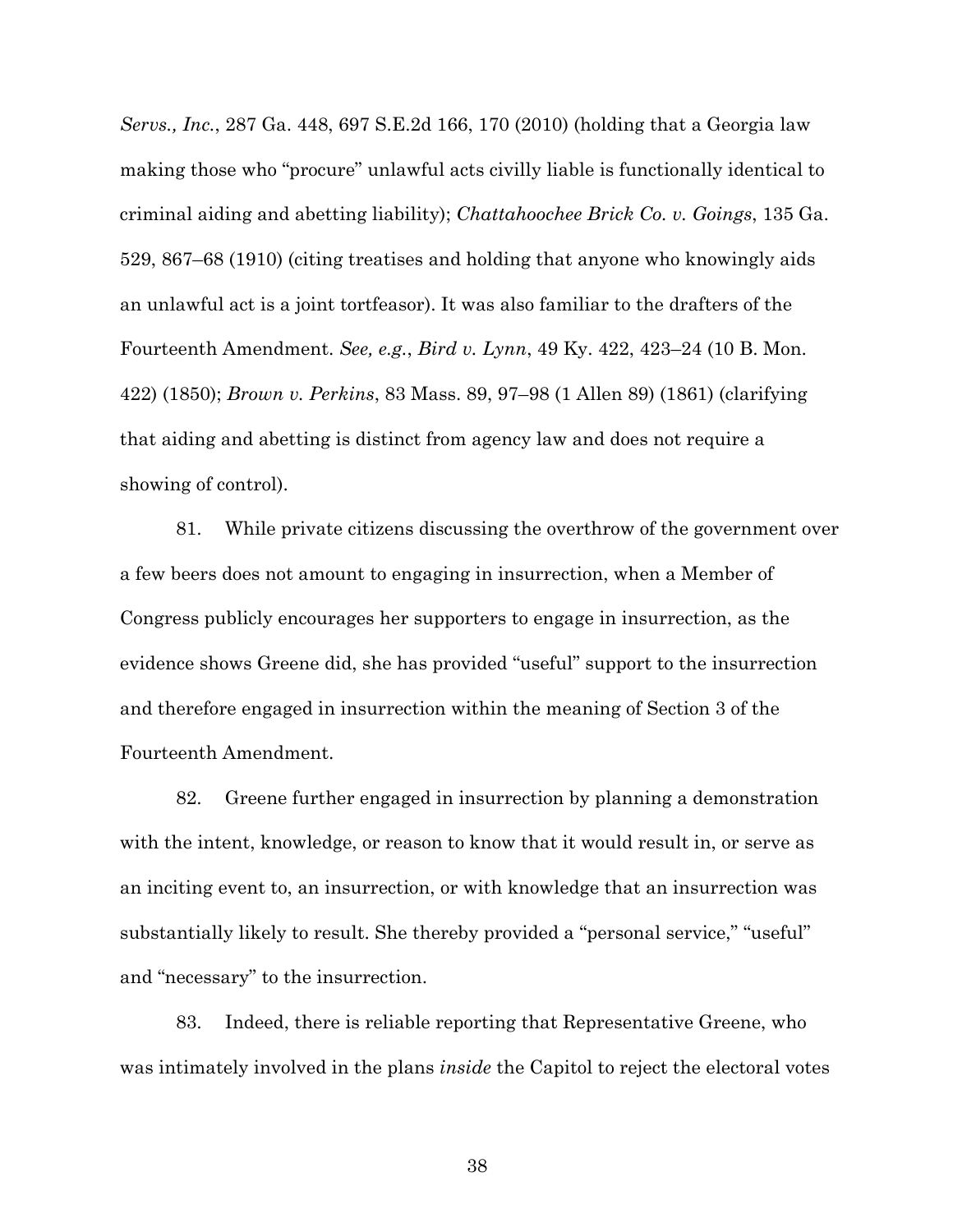of several states, was also involved with, at minimum, the planning and promotion of events that led to the insurrection. She did not promote the event as a private citizen, but rather as a sitting Member of Congress. Furthermore, as a Member of Congress, she knew that there was no lawful mechanism to overturn the election, but encouraged her supporters to believe that Trump could be installed as president for another four years if Vice President Pence and Congress could be intimidated, encouraging intimidation and violence and, at a minimum, knowing that violence was substantially likely to result. She did so against a backdrop of calls from groups, to forcibly prevent the certification of Biden and install Trump as president for another four years. When those legal plans broke down—as she must have known they would—her supporters did what she had told them for years they had to do, and what they had said they would do: fight – not metaphorically, but violently.

84. The day before the insurrection, Greene argued that this is "our 1776 moment." Again, having promised a fictitious legal solution that had been publicly disavowed by the person essential to carrying it out—Vice President Pence— Greene told her supporters they should mimic our founding fathers. Our founding fathers did not peacefully object in 1776. They violently *rebelled*. They rebelled against *real* tyranny, not against the will of the majority of American voters, but they engaged in armed and violent rebellion. *That* is what Representative Greene called for: another armed and violent rebellion. Of course, as the court noted in *Davila*, a successful insurrection is "retroactively . . . dignified by the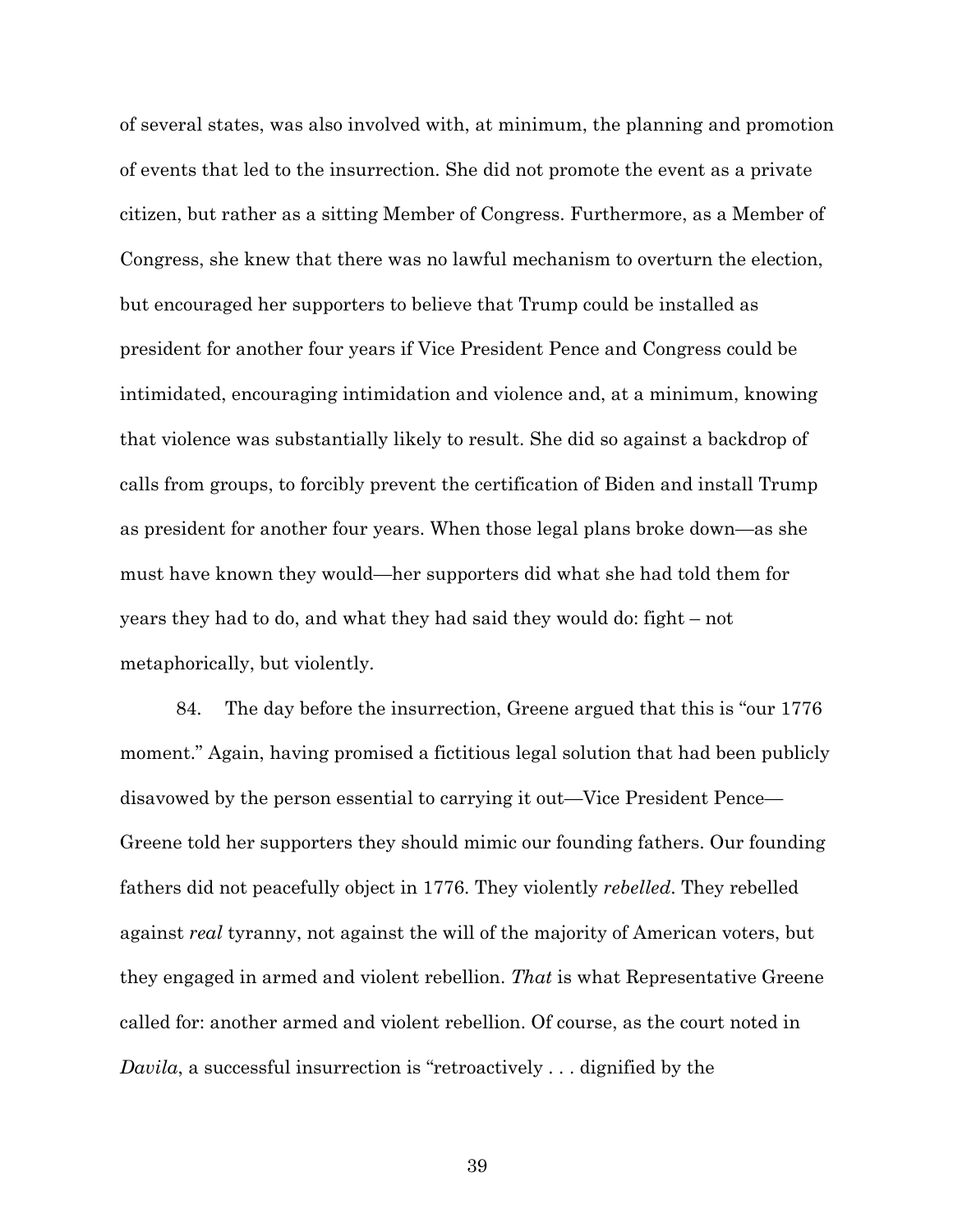characterization of a 'revolution.'" 212 F.2d at 736. Thankfully for American democracy, the insurrection on January 6 failed to overturn the election and will never be "dignified" as a revolution. But to ensure the continuing safety of our Republic, those who reject democracy in favor of violence against our constitutional democracy cannot be allowed to hold office in the very government they seek to destroy.

85. Greene has advocated for political violence both before and after the insurrection. She has called for her political opponents to be hanged for treason and threatened fellow lawmakers. And in the wake of the violent insurrection, she has defended the insurrectionists as patriots and attempted to justify their unlawful actions with more incendiary rhetoric: "if you think about what our Declaration of Independence says, it says to overthrow tyrants."

86. Although she couches her language in American values, her support for false election fraud claims and references to bloodshed and violent confrontation demonstrate her public position that violence and intimidation is justified in response to a peaceful, orderly election if her candidate of choice loses. Her occasional professions of false denial that the foot soldiers who stormed the Capitol engaged in violence cannot conceal the fact that she encouraged and helped aid the insurrection. She poses precisely the type of ongoing threat to the Republic that the Disqualification Clause was written to guard against.

## **CONCLUSION**

87. Evidence shows that Representative Greene was involved in encouraging and planning efforts to intimidate Congress and the Vice President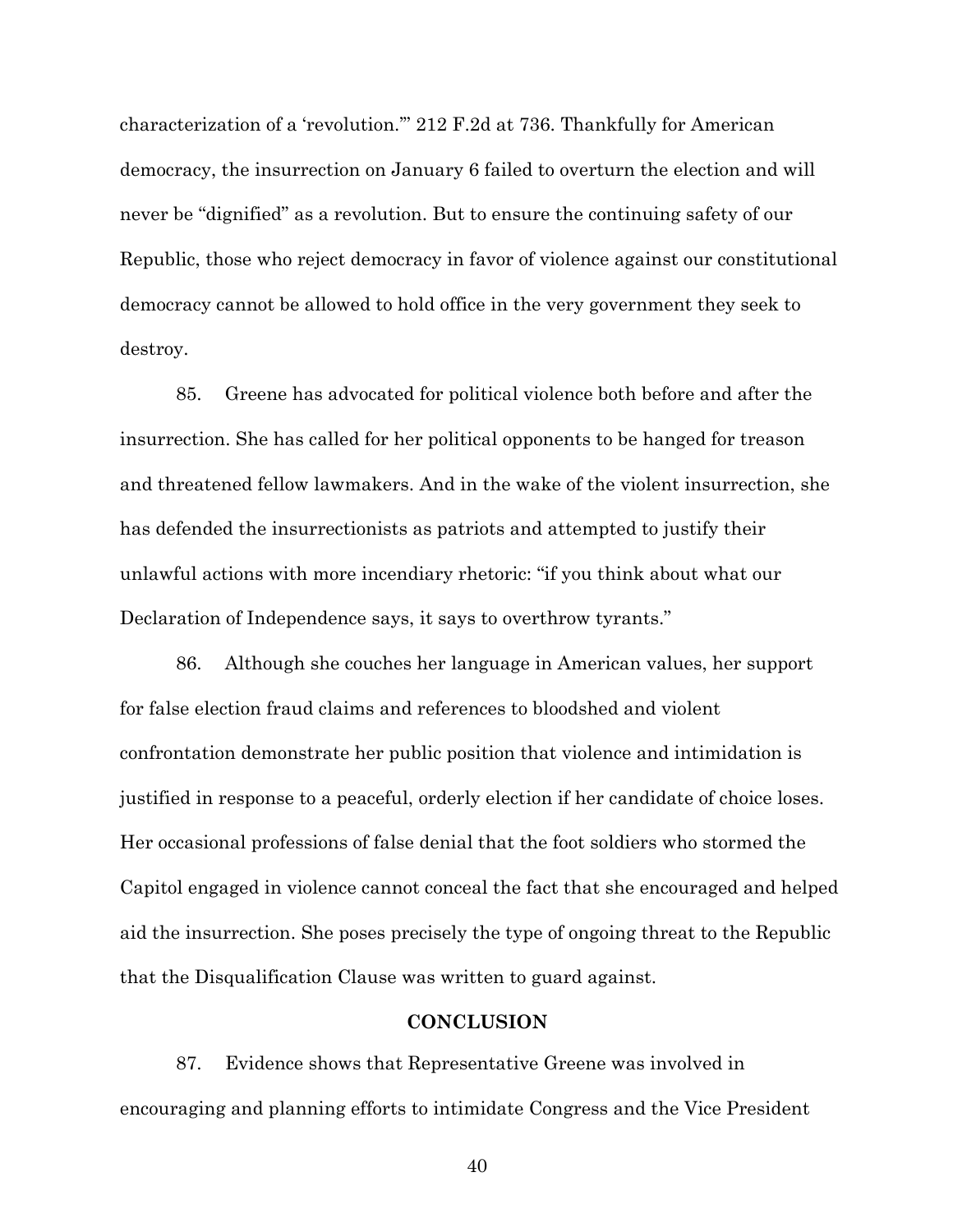into rejecting valid electoral votes and subvert the essential constitutional function of an orderly and peaceful transition of power. Greene repeatedly advocated for political violence, up to and including, her encouragement of insurrectionists on January 6. Greene was involved in either planning the attack on January 6, or alternatively the planning of the pre-attack demonstration and/or march on the Capitol with the advance knowledge that it was substantially likely to lead to the attack, and otherwise voluntarily aided the insurrection after taking an oath, as a member of Congress to support the Constitution. Each and all of these actions disqualify her from federal office under the Disqualification Clause of Section Three of the Fourteenth Amendment; and, therefore, that she "is not qualified to seek and hold the public office" of U.S. Representative. O.C.G.A. § 21-2-5(b).

#### **REQUESTED RELIEF**

WHEREFORE, the Challengers respectfully request that:

- 1. Secretary Raffensperger call a hearing forthwith before an ALJ to determine whether Representative Greene is eligible for office under the Disqualification Clause.
- 2. Secretary Raffensperger act immediately on the decision of the ALJ and promptly decide that Representative Greene is not qualified to seek and hold the public office that she seeks.
- 3. In accordance with O.C.G.A. § 21-2-5(c), Secretary Raffensperger withhold Representative Greene's name from the ballot or strike her name from the ballot if the ballots have been printed, or, if there is insufficient time to strike her name or reprint the ballots, place a prominent notice at each affected